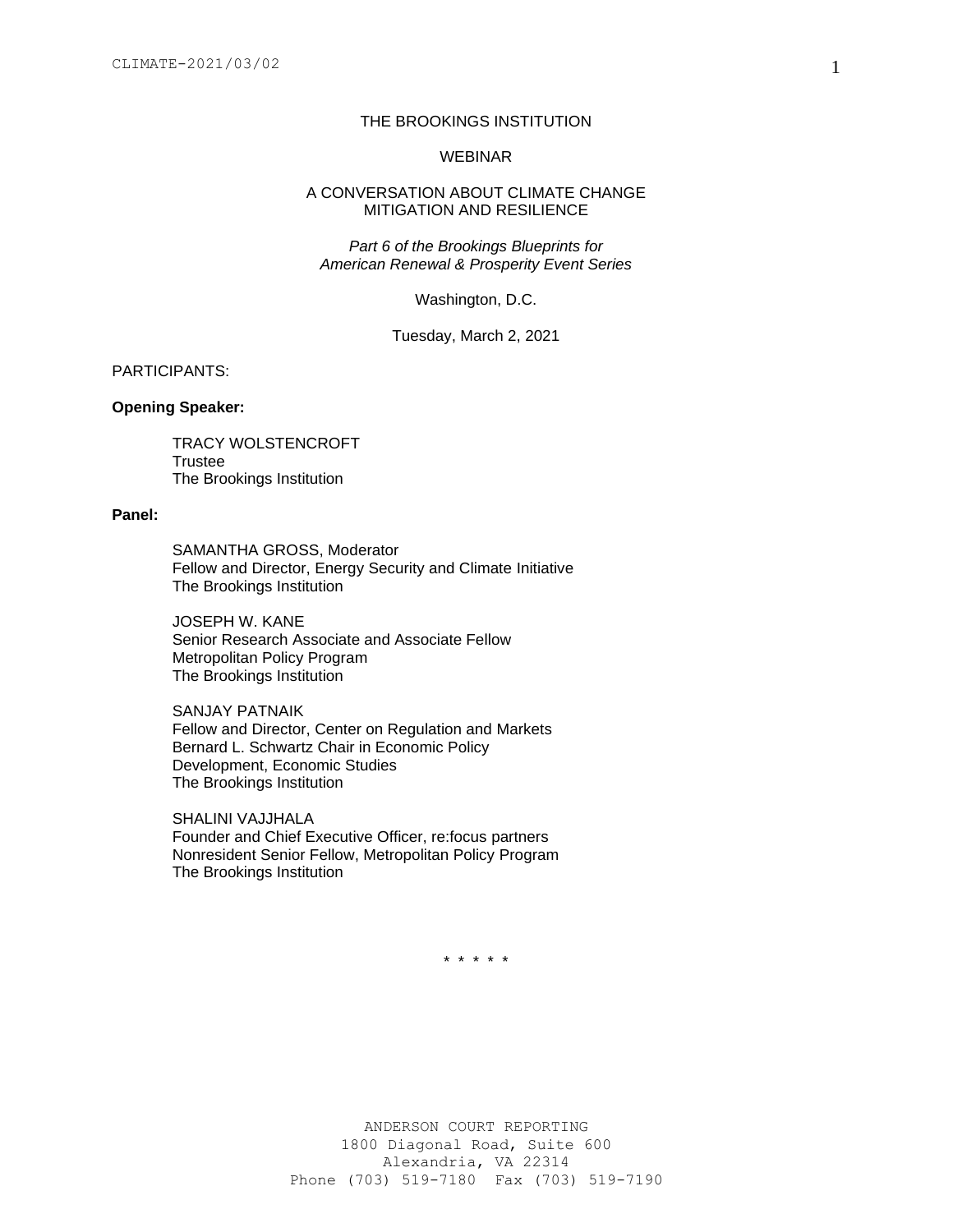# P R O C E E D I N G S

MR. WOLSTENCROFT: Good morning and welcome to Brookings. My name is Tracy Wolstencroft. As a Brookings trustee I am delighted to join you today for the sixth and final event of the Brookings Blueprints for American Renewal and Prosperity*.* Launched this past December, the Brookings Blueprints is a series of innovative and implementable federal policy ideas to inform a new presidency and congress amid an array of challenges facing our society.

Today's topic, climate change mitigation and resilience, is arguably the most challenging issue of our time. Accelerating climate change and the associated risks affect every aspect of our economic, social, and physical well-being. Look no further than two weeks ago when a polar vortex brought arctic air to Texas and literally froze the electric grids and energy supply systems for millions. Indeed, we could go around the country or the world and describe similar events occurring with increasing frequency during the past decade. To be certain, the climate challenge is formidable. But there are solutions. And for that reason, I remain optimistic. For my own vantage point, having had a range of professional experiences with Goldman Sachs, working in the global financial markets, with Heidrick and Struggles, advising leadership teams around the world, and with National Geographic, which I think of as the eyes on our planet, I am encouraged by the momentum and alignment around the net zero emissions goal prompted by the Paris Agreement.

We all recognize there is no silver bullet to accomplish that net zero goal by the year 2050. It is but one generation away. It will require aggressive and extensive collaboration across three dimensions, policy, technology, and markets. Policy begins with many of you participating in this morning's conversation and the leadership you provide on a daily basis. Technology is the science, innovation, and engineering required to transform our existing and largely hydrocarbon economy. Markets provide sources of capital and in concert with policy and technology stimulate scalable solutions to achieve a decarbonized world. None of this will be easy, but the reward will be an opportunity as remarkable as it is compelling. A stronger, healthier, more just, more equal, and thriving global society.

With that, let's turn to our panel of expert scholars to be moderated by Samantha Gross. In the spirit of Brookings, this is a panel focused on solutions that certainly have application across America, but they are solutions equally global in their scope and relevance. Samantha is the director of

> ANDERSON COURT REPORTING 1800 Diagonal Road, Suite 600 Alexandria, VA 22314 Phone (703) 519-7180 Fax (703) 519-7190

2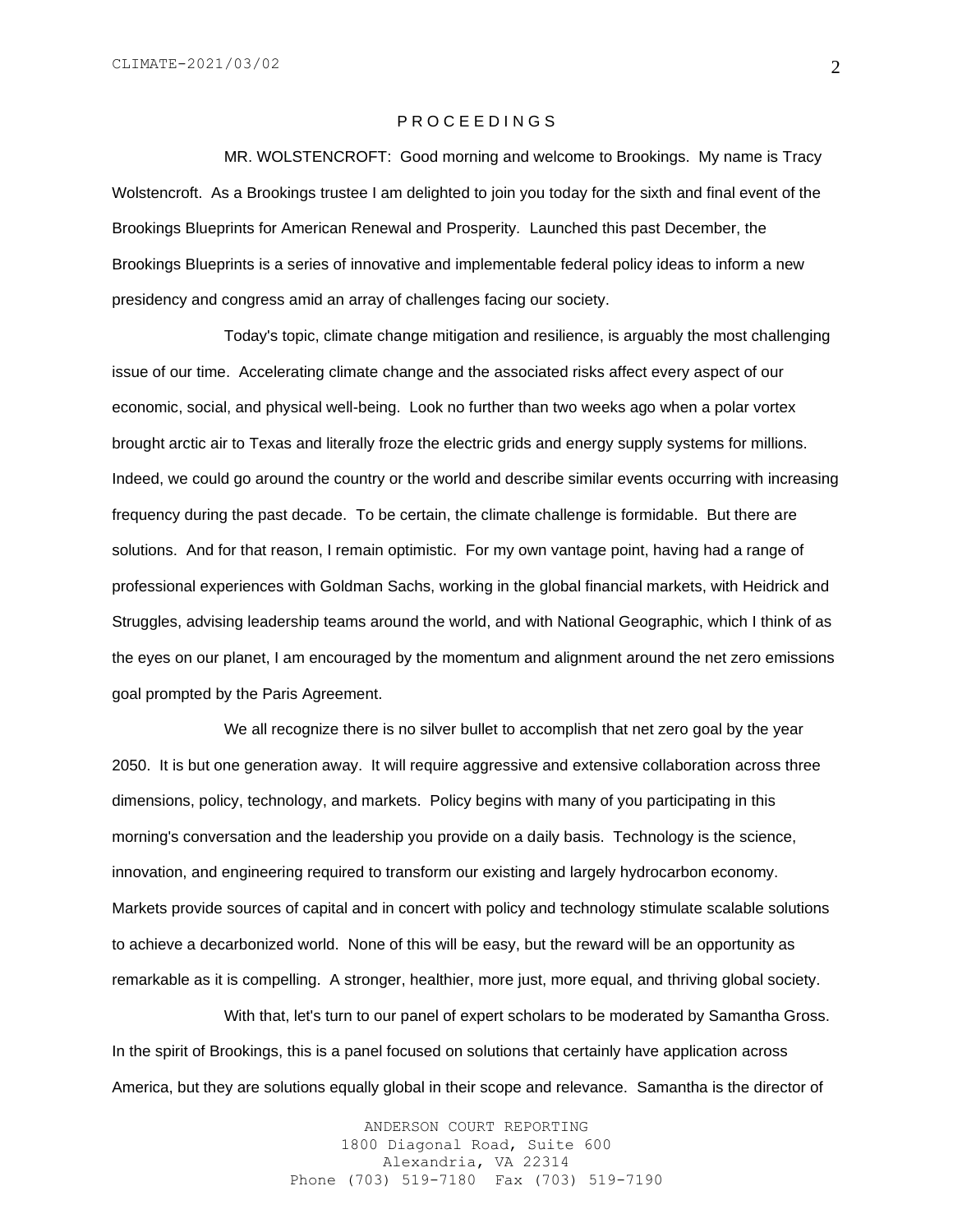the Energy Security and Climate Initiative in the Foreign Policy Program at Brookings. She has over 20 years of experience in energy and environmental affairs, including having served in the Department of Energy directing the Office of International Climate and Clean Energy. Thank you all for you time this morning. Samantha, over to you.

MS. GROSS: Tracy, thank you very much for your kind and inspiring introduction.

I am really excited to see this group of papers released upon the world. I'd also like to say thank you to all the authors, all the reviewers, and everyone, both inside and outside of Brookings, that made this project possible. And I am particularly happy to have some of those authors here with us today to discuss their work and other topics. I'll start by introducing the folks who are with me here today. First we have Shalini Vajjhala. She is a nonresident senior fellow in the Metropolitan Studies Program. She is also the founder and CEO of re:focus partners. We also have Joe Kane. He is a senior research associate and associate fellow in the Metropolitan Studies Program. And, finally, we have Sanjay Patnaik. He is the director on the Center of Regulation and Markets, and a fellow in our Economic Studies Program. So thanks to all of you for coming in and having a conversation with me today.

For all of you in the audience, you can join in the conversation and ask us questions. You can tweet questions #BrookingsBlueprints and also you can email us at events@brookings.edu. So, Sanjay, let's start the conversation with you. What policy tools and economic incentives can the United States use to decarbonize our economy and also to make it more resilient to the changes that we expect to see due to climate change?

MR. PATNAIK: Of course. Thank you so much for having me today, Samantha. It's a pleasure to be here. So the good news is that we have a lot of policy tools at our fingertips that we could use if we were willing to deploy them. And economic incentives can play a very large role in them. The most important of all, which most economists agree on is we would need a system of carbon pricing. That means putting a price on these carbon emissions to internalize the negative externality of greenhouse gas emissions, and incentivize companies to reduce their emissions going forward.

We have seen in the United States in a carbon pricing scheme at the federal level has been very challenging to try to implement, and so there are different other incentives that we can at least work on while we wait maybe for the future carbon pricing to come. One of them is to try to kind of like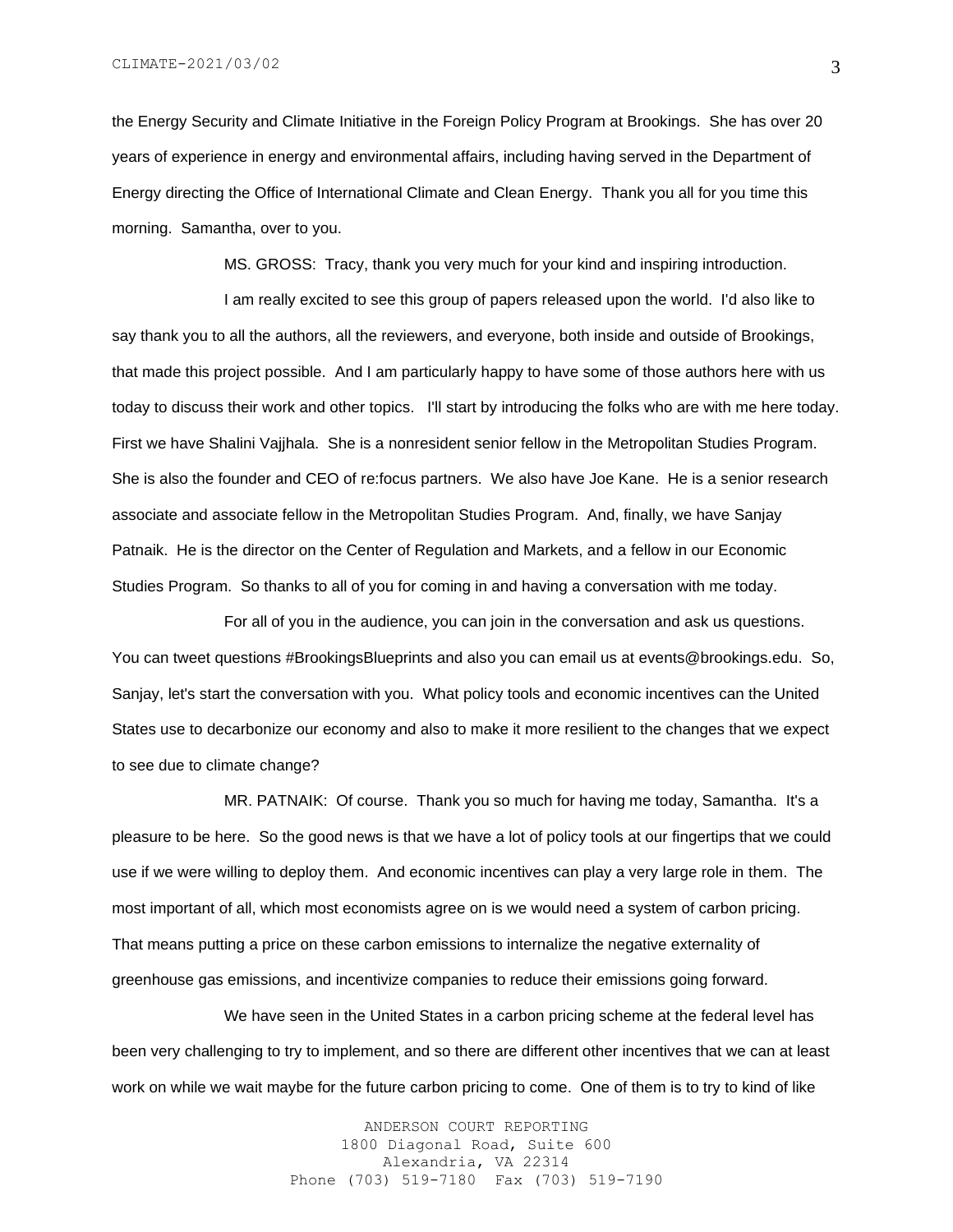CLIMATE-2021/03/02

use financial market regulation and really elevate the issue of climate change as a risk issue. And I think this is something that is often neglected in the public debate about climate change, which has become very ideologic in the U.S., which is that climate change is a serious economic and risk management issue. Just to give an example, right, if I'm a company and I start building a factory in an area that's being hit by a hurricane every two years, this is a lot of investment at risk and I should probably as a manger think about maybe relocating or having redundancies in there. And so regulations to increase that risk resilience are really important. And then we have investor pressure that we also see already increasing with companies and investors like Black Rock trying to put pressure on firms to increase their climate risk resilience and to acknowledge those risks, which a lot of firms don't. And then, finally, in our article that we put out now together, is to actually use the COVID stimulus and recovery funds to shore up or climate resilience in the future. If you think about it, it is a terrible crisis that we are currently witnessing with COVID, but we are pumping unprecedented sums of money into the economy. And other economies, such as Canada and many European Union countries have used that money to also improve climate resilience. And we are arguing we should do the same in the United States through a variety of different measures by tying COVID economic stimulus and recovery fund to corporations to specific climate provisions.

MS. GROSS: Thanks so much.

Shalini, let's move next to you. How can the federal government address infrastructure and the built environment, especially for the communities that are most likely to be impacted by the effects of climate change?

MS. VAJJHALA: Thank you, Samantha. I'm so glad to be here with you all. And I think my remarks are going to be entirely complementary to Sanjay's, because one of the things about climate resilience and adaptation is that climate change will touch everything and we have to enter the solutions for the problem through multiple doorways. And so I think the federal government itself has an enormous set of levers here that are being underutilized to improve our risk management and resilience across the board. And so what's not often talked about in the debates about how do address climate risk is that we are losing enormous amounts of money today because of climate impacts. This is not some grand future problem. And so when you think about programs like federal crop insurance, with increasing heat and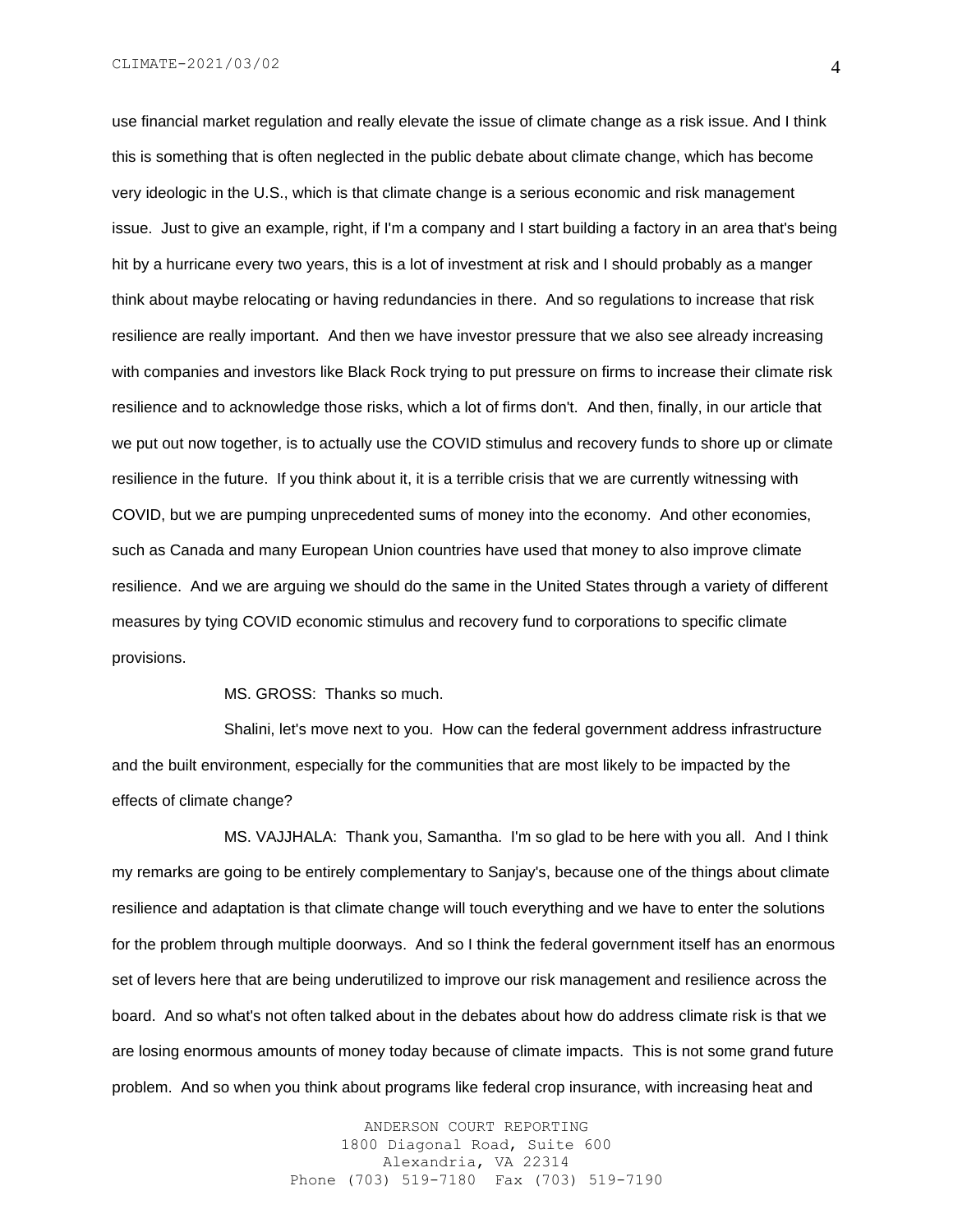rain fall, or federal facilities that are — think large naval bases located on coasts that are subject to storms and sea level rise. These are risks that are here now and they're visible on federal budgets. And so there are programs that are experiencing escalating costs — think like the National Flood Insurance Program, there are programs that are struggling to cover need –– crop insurance is a good example, and there are others that have widespread social impacts — think about all of the climate impacts that add up to decreased air quality and poor health in the most vulnerable communities.

So in our blueprint, which I was pleased to collaborate with Joe, who is going to talk about a separate blueprint as well — and Jenny Schuetz and Adie Tomer — we proposed creating a new governance structure to tackle these built environment challenges, and most importantly, to start now, not to wait for federal legislation or something that even if it comes into place in two years will take many, many more years to fully take effect.

So by focusing on these federal systems at risk, federal programs at risk, and the opportunities to capture cost savings within federal budgets and create value and more impactful investment across the built environment, we recommend creating a new unit, a climate planning unit within the Office of Management and Budget, to start looking really at the nuts and bolts of where the federal government is losing money, where there are going to be known and predictable solvency problems, and then finding solutions by bringing in experts through a model that looks similar to what we've done on the IT side of the federal government with innovations in the U.S. digital service and a program called 18F. And so we think there is enormous opportunity here to start now to deal with this problem.

MS. GROSS: Thanks so much. And I think that theme of risk and how we manage it will be a unifying theme throughout our conversation today.

Joe, I'd like to turn to you. When we think about the future that we all face, we need to think about having the right kind of people in place, not just in terms of workers to fulfill new jobs, although that is very important, but also in general. How do we educate the public to be open to the kind of transition that we need to see occur?

MR. KANE: Yeah, thanks, Samantha.

And, you know, following Shalini and Sanjay, I have a feeling we will be complementing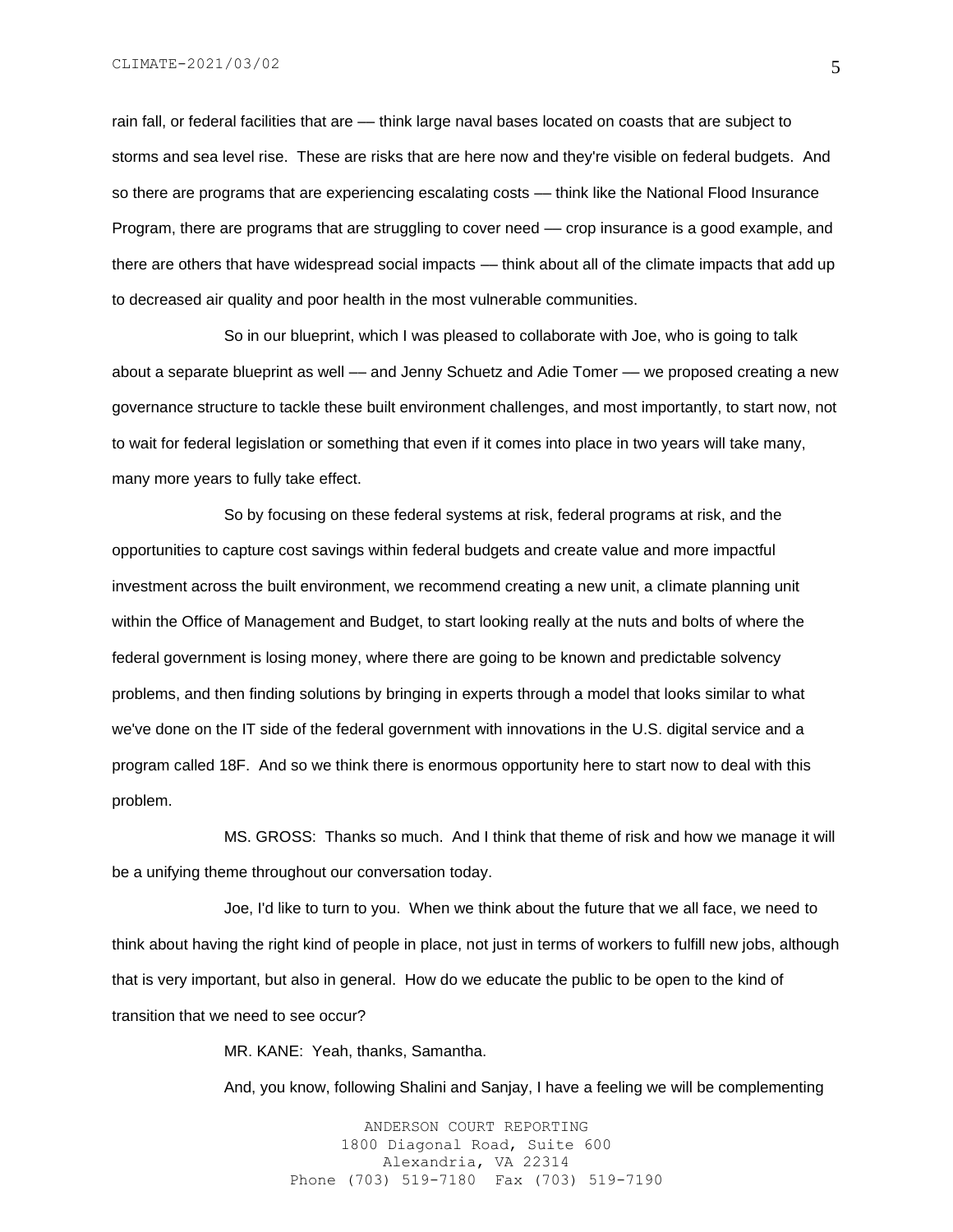each other quite a bit today. But, right, I mean it's not just the technical solutions, but it's also the people. So how do we empower more people in places, not simply complete more infrastructure projects to address some of these climate challenges. And so along with my co-author, Christina Kwauk, we asked ourselves: how do our underlying behaviors and actions, and in particular our existing systems of economic and environment inequality limit our climate solutions?

And so in addition to that technical gap, the emissions and so on, we found, you know, there's an education gap, a lack of knowledge and awareness around climate issues and solutions, a training gap, a lack of consistent talent pipeline to prepare workers for green careers, which leads to this inequality gap, disinvestment and marginalization in many communities.

And so we propose a national strategy around climate education and workforce development centered not only on climate action, but also on climate justice and environmental justice. You know, why? We know that climate education can help decrease GHG emissions as much as new technologies alone. We also know that many people, especially lower income households and communities of color, as Shalini is describing, are absorbing some of the biggest climate costs and have traditionally been underrepresented or excluded from the types of careers and positions that can address our climate crisis.

And this is line with the Biden executive order on climate policy that came out a few weeks ago, looking at a government wide approach to the climate crisis, both in foreign and domestic policy. So empowering workers and people of all ages is central to that. So that means boosting climate literacy, green skills, advancing more economic equity in the transition to a cleaner more resilient economy. We must overcome our current decentralized uncoordinated education and workforce development systems. And then clearly define the types of knowledge needed and careers available in this space. And fortunately we do have a program right now, the U.S. Global Change Research Program that's been around for 30 years, that coordinates some of these inter-agency activities, but it doesn't have this clear mandate around education and training. And so that's really where our proposal has focused. And I think, again, we can't lose sight of the people, right here and as much as the projects that we have to do here in years to come.

MS. GROSS: I like the focus of that a lot. And I like particularly the focus on preparing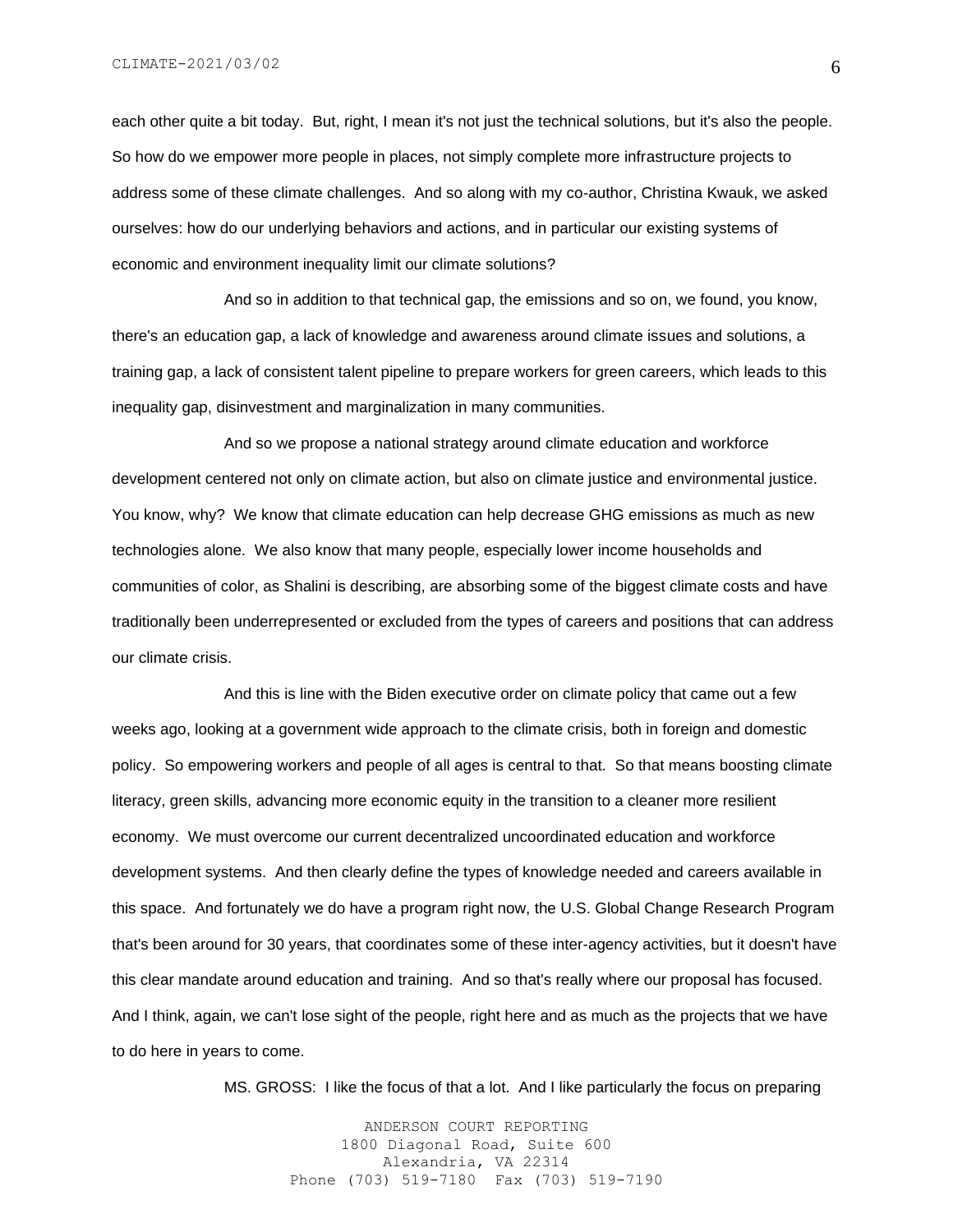the workers and the population for the kind of world that we want to have in the future. I think I'd like to stick with this idea of justice and a fair transition for a moment and talk about how it works in our other areas of focus as well. I think that's something that I personally am excited to see so much focus on that in the Biden administration's policies. And I feel like it's something that's been missed in the past, not just that climate is dangerous for people, but the opportunities that this creates are also there for you, even in disadvantaged communities.

Shalini, would you like to come back for a moment and talk a bit about how this plays out in disadvantaged communities and how we can use this in a way that's positive for these communities? Kind of the opposite of what's happened in the past, of them bearing an extra burden from pollution and climate change.

MS. VAJJHALA: Absolutely, Samantha. I think this is an opportunity for a grand reset. And Sanjay sort of brought this up, which is it would be a failure of imagination post-COVID to return to normal. And so I think there are many, many ways that we can improve equity, that we can reach the most vulnerable who have historically the hardest and most costly to reach for a lot of structural reasons. We don't talk a lot about the fact that our infrastructure in many places was built to divide on purpose. It was an investment in inequality. And so I think the fact that we have to do so much to rework our basic infrastructure systems gives us a real opportunity to flip the entire equity question on its head and not frame it as looking for extra money to reach the most vulnerable, but frame it as an opportunity to do something that creates value across the entire society, an entire system.

And so I'll give two quick examples. Katharine Hayhoe, who is a climate scientist out of Texas, gives absolutely one of my favorite descriptions of our options. And she says we have three choices: we can mitigate, we can adapt, or we can suffer. And the suffering at the end of that line is what we are trying to prevent by action on mitigation and adaptation. And what this looks like I think when you approach really basic investments in our federal programs and system –– I'll talk about urban transit and heat.

If you think about transit systems in high heat, right, who suffers? It's older people, it's low income people, it's minority and marginalized communities who are transit dependent for jobs. And they end up sitting out in high heat days longer because transit authorities will often run fewer trains and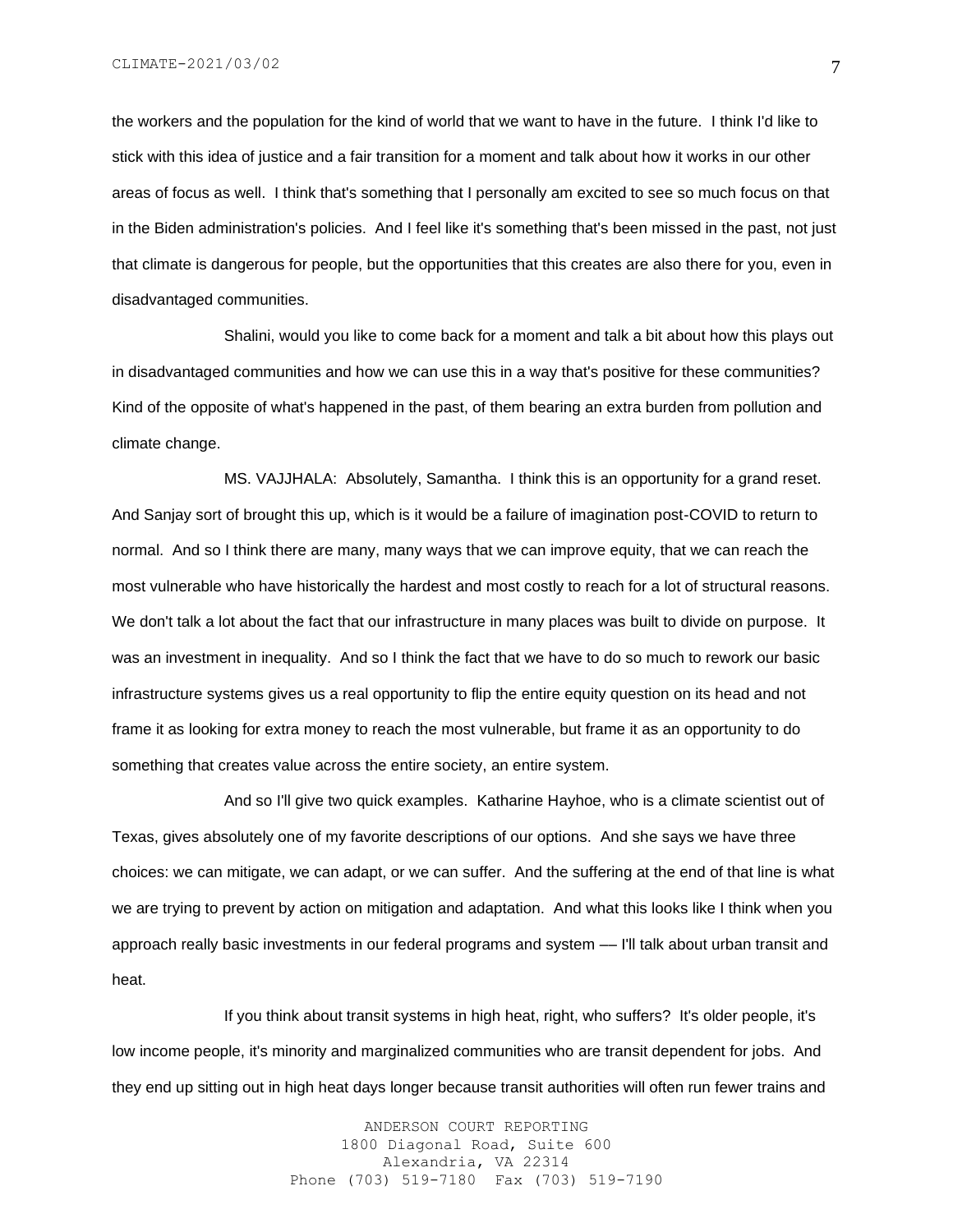run them more slowly. So if you think about how you deal with this problem, you don't go charge the lowincome folks extra for their trains and their buses, what you do is you look at where a transit authority investment, federal, state, and local can help make the system better off and serve the people who would suffer most. And what that looks like is improving tracks, improving trains, making sure bus ways are protected from high heat and floods. And in doing that you have an opportunity to dramatically relieve suffering. So I actually think approaching this through an equity lens can open up solutions that just haven't been on the radar screen from folks who are coming from a more technocratic perspective on climate fixes.

MS. GROSS: Thanks so much.

And, Sanjay, would you like to come in on this issue of equity and risk and how do we reduce the risk for those who tend to be the most vulnerable?

MR. PATNAIK: I think this is a critical issue, right, because if we look at risk, what climate change does it's a risk multiplier. And a lot of experts have looked at it, including a report by some of the major companies in the world, that current risks that we already face, like for instance diseases that are coming up in tropical areas and that are moving further north or, for instance, inequality, right, the economic suffering. Climate change will exacerbate those. And as you both pointed out, the poor communities are really the ones that are going to be hit hardest. And not only within the United States, but even outside of the United States when we look at the global level, right.

When I was at the Paris Climate Conference, we heard voices from a prime minister of Barbados who said 10 years of development can be wiped out with one hurricane in two hours, right. And so these are really fundamental issues and they can exacerbate a lot of the existing problems. And so we really have to look at everything we do going forward though climate risk perspective. That means we have make sure that companies address, recognize, and disclose their climate risk and make investments accordingly. We have to revamp the federal system, the federal insurance system, and the federal government so that, for instance, there are no new infrastructure buildings put in places that will be probably hit by floods or hurricanes much more frequently so that our money is not at risk. We have to make sure that if there is a lot of extreme weather events, that we don't continue building new zoning areas in those areas, building new buildings in that area.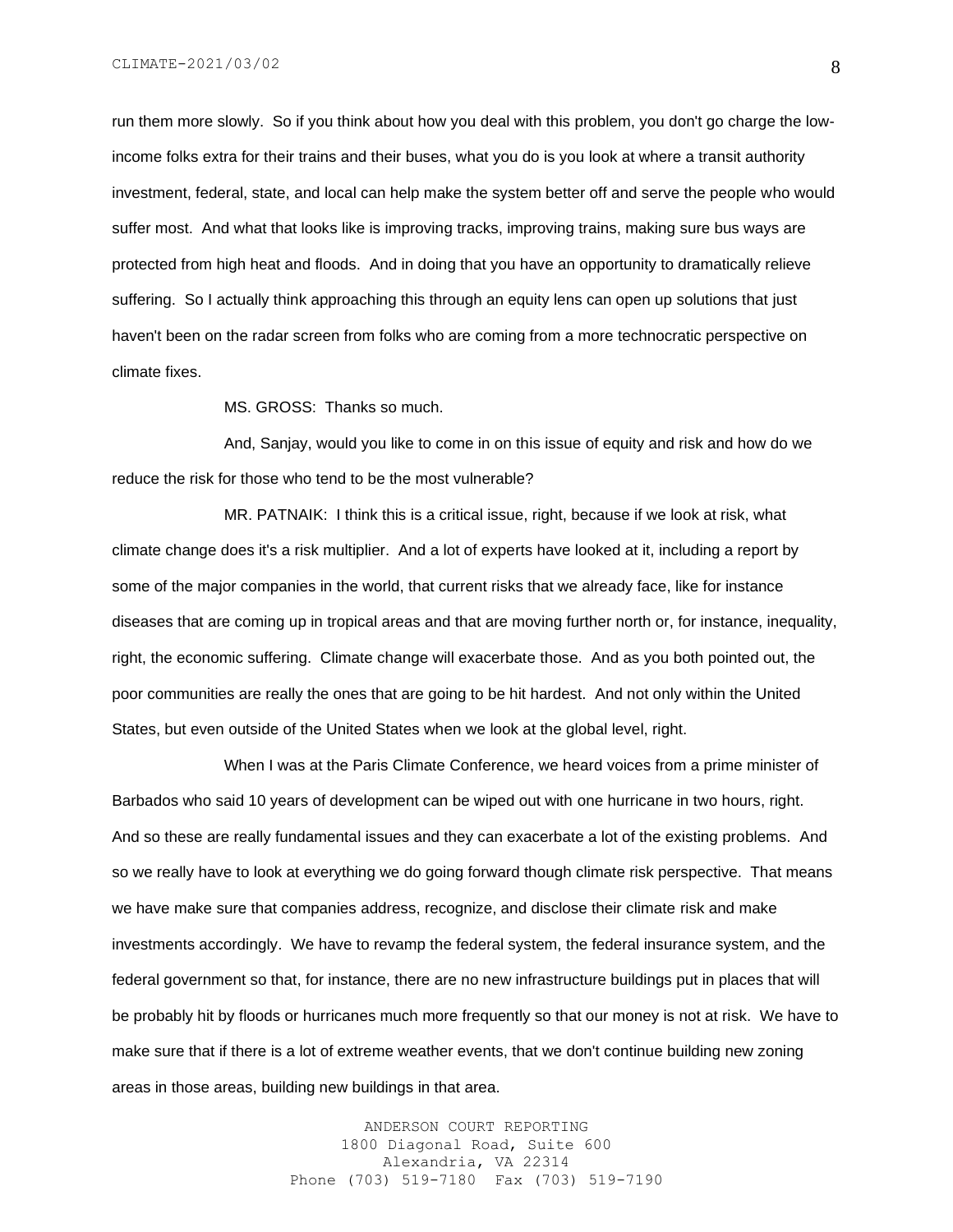So there are a lot of different things that we can do. And when we look at the economic stimulus now, we really focused on the corporate aspect in our article. And we said, look, this is a lot of money that is given to corporations and if we look at the last two packages from the spring 2020 and from December there was actually almost no strings attached to that amount. Then, obviously, initially that was understandable because it was a crisis that was unprecedented and we had to move quickly, but now we are entering our third stimulus and recovery package and it would be a really missed opportunity not to use some of that money to incentivize firms to address some of the climate risk.

And we have specific recommendations. Among those are giving –– kind of like a stick and carrot approach –– giving a carrot to companies that implement an internal price for carbon. There are already 400 companies worldwide that do that, 900 major companies are planning to do it. So we are saying, "If you are implementing an internal price for carbon within your company then you get better loan conditions for some of the money." That is one.

Another very important policy recommendation we have is that we have to look at different sectors, especially sectors that are very carbon intensive, like the fossil fuel industry, and not provide any subsidies to that industry. A lot of those industries, like the fossil fuel industry, was already suffering before the crisis. They have very high levels of debt. And in terms of looking at climate resilience, it does not make sense to prop the market up artificially with additional subsidies or financial aid.

And then the third one, which is really important, is information. We need information on emissions and carbon footprints by companies. And so what we are proposing is if a new stimulus packages –– which seems likely –– is implemented, it should force companies that receive COVID funds or COVID recovery funds, to disclose their indirect and direct emissions. This can be done through the EPA, for instance, to really get a picture. This is the first step. To be able to regulate emissions carefully we need to know what the emissions are. And there are many companies nowadays where we don't have an idea of their emissions as of yet given the lack of a federal carbon pricing scheme in the U.S.

MS. GROSS: I'm hearing in Sanjay's answer a lot of talk about how we cannot just protect people, but how we can also protect the financial system from systemic risk.

And would anyone else like to jump in on that topic?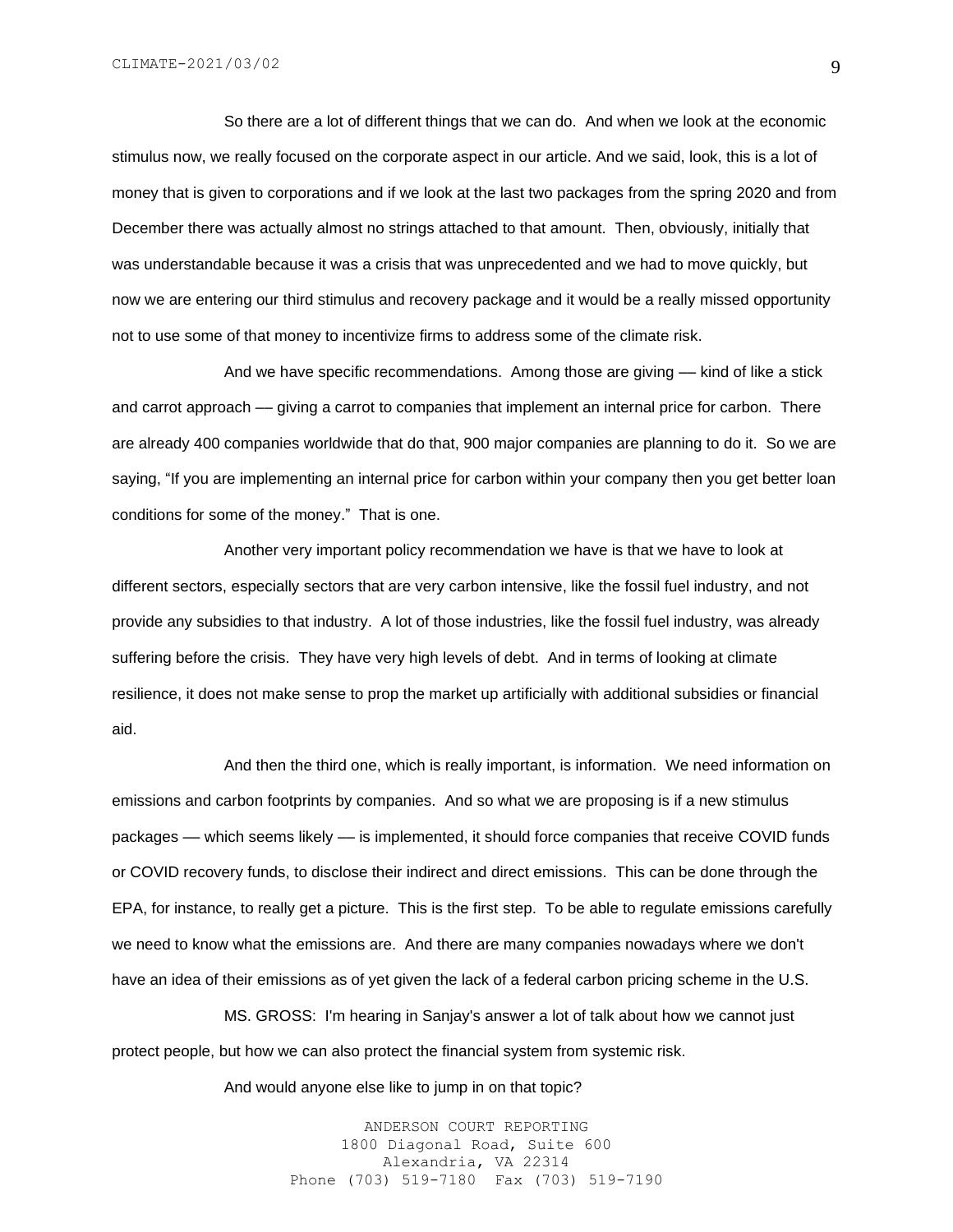MR. KANE: You know, I'll actually jump in. I mean as much as I talk about people, people obviously care about money and how it affects their bottom line. And partially also to respond to your previous question too, Samantha, it can't be –– as Shalini is describing –– it can't just be about mitigation, it's adaptation. We're living with this right now and these aren't just acute shocks. So as much as there was the Texas situation a few weeks ago, you know, it's the chronic challenges too that we are living with, the daily flooding, the daily heat waves. So the reality that these costs, right, are hitting us more frequently, more extremely, not just from those acute events, but just every day. That's the reality that's hitting different people and different places unevenly.

And so it's I think –– another piece that Shalini and I did actually on legacy infrastructure that we talk quite a bit about is there's just a new way of talking about our needs, talking about costs and benefits in different ways. That's a conversation starter that I think needs to happen in Washington and is already happening across the country in many ways. But then also rethinking how we measure our costs and benefits, which are ultimately going to inform, as Sanjay is describing, some of the market tools, the market instruments that can hopefully address these issues, and a Tracy was describing too to open up.

So we have to have clearer ways of talking about these issues, but we also need to measure them more precisely in ways that are people based, place based, not just project based. But I think that's key moving forward as we think of not just spending more, right, but targeting that investment in the places that need it the most.

MS. VAJJHALA: Joe, I think there's something so important in this measurement piece that also goes unrecognized a lot. And it's when we're successful at adapting to climate change and protecting the most vulnerable, success is something that doesn't happen, right. The storm hit but the community wasn't flooded. And this is the stuff the federal government is the absolute worst at because you have to constantly defend why you're investing in something. And so the defense community knows this incredibly well, right. It's the event avoided. And I think there's an enormous opportunity for collaboration among nontraditional partners in getting this right, specifically because of that. It's how do you invest in the counter factual, the avoided loss and maintain that investment so it's not just a one off. We avoided on ice storm but not the next six, or one flood and not the next two.

And so I do there is something here to the measurement piece of this that's actually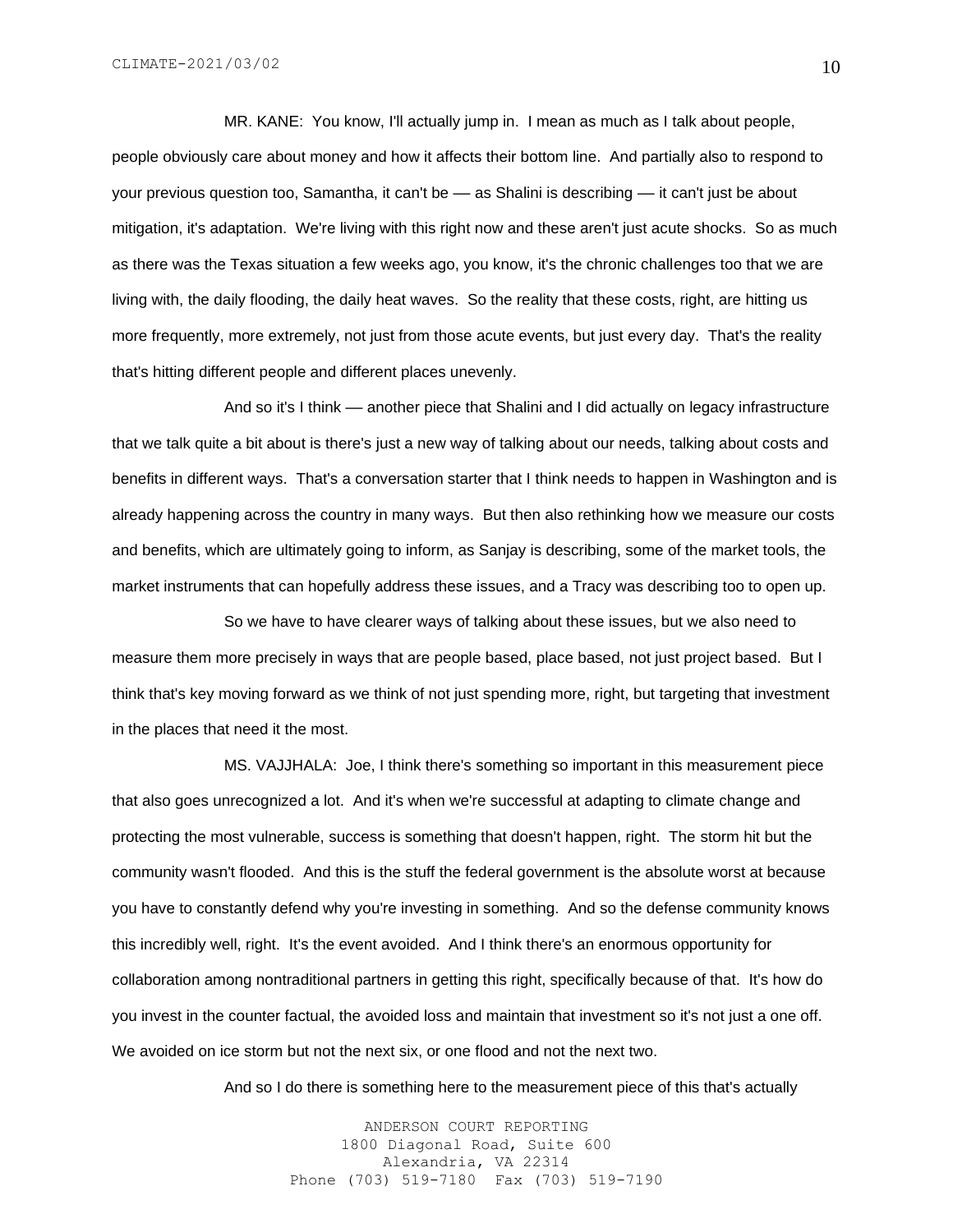fundamental, but we can't wait to do all the measuring and the data collection to act. And so I think going back to that starting point on this discussion was really all these different doorways. We have to walk through them at once to be able to tackle this problem.

So we need to start measuring from the ground all the way up to the global financial system indicators that you're talking about, Sanjay, but at the same time we need to be able to act on what we know now, which is really where are we losing money, how can we create those savings and how can we defend those investments over time.

MR. PATNAIK: And I think one important aspect that I'd like to add here is that the losses that we're already seeing, as you pointed out and that we are expecting, will be so large that even for a wealthy country like the United States, it will be unsustainable if we don't try to prevent them or find some ways or mechanism of mitigating those risks. Because these losses are huge.

SPEAKER: Exactly.

MR. PATNAIK: And they're expected to be larger every year with the increasing incidents of extreme weather events. And we see that with the wildfires in California, we see that with hurricanes that are much stronger than they used to be in the past. And even a country like the U.S. will struggle to be able to really absorb a lot of these costs.

MS. VAJJHALA: Yeah. And the costs of events like, you know –– Joe, you mentioned Texas two weeks ago, it's still Texas now, right. The snow and ice have melted, but a lot of the costs of climate impacts have very long tails, right. And the suffering has a very long tail. There are many communities that have gotten hit by the next hurricane before they've recovered from the current one. And the Caribbean is a perfect example of that. 2017 was horrific and there are people still displaced and suffering from that.

So I think we are –– this would be an opportunity lost if we don't throw everything we have at this.

> MR. KANE: And a challenge, too, Shalini, is that they're not always visible, right. MS. VAJJHALA: Exactly.

MR. KANE: I mean Texas, you know, wasn't just an energy issue, it was a water issue

ANDERSON COURT REPORTING 1800 Diagonal Road, Suite 600 Alexandria, VA 22314 Phone (703) 519-7180 Fax (703) 519-7190

too.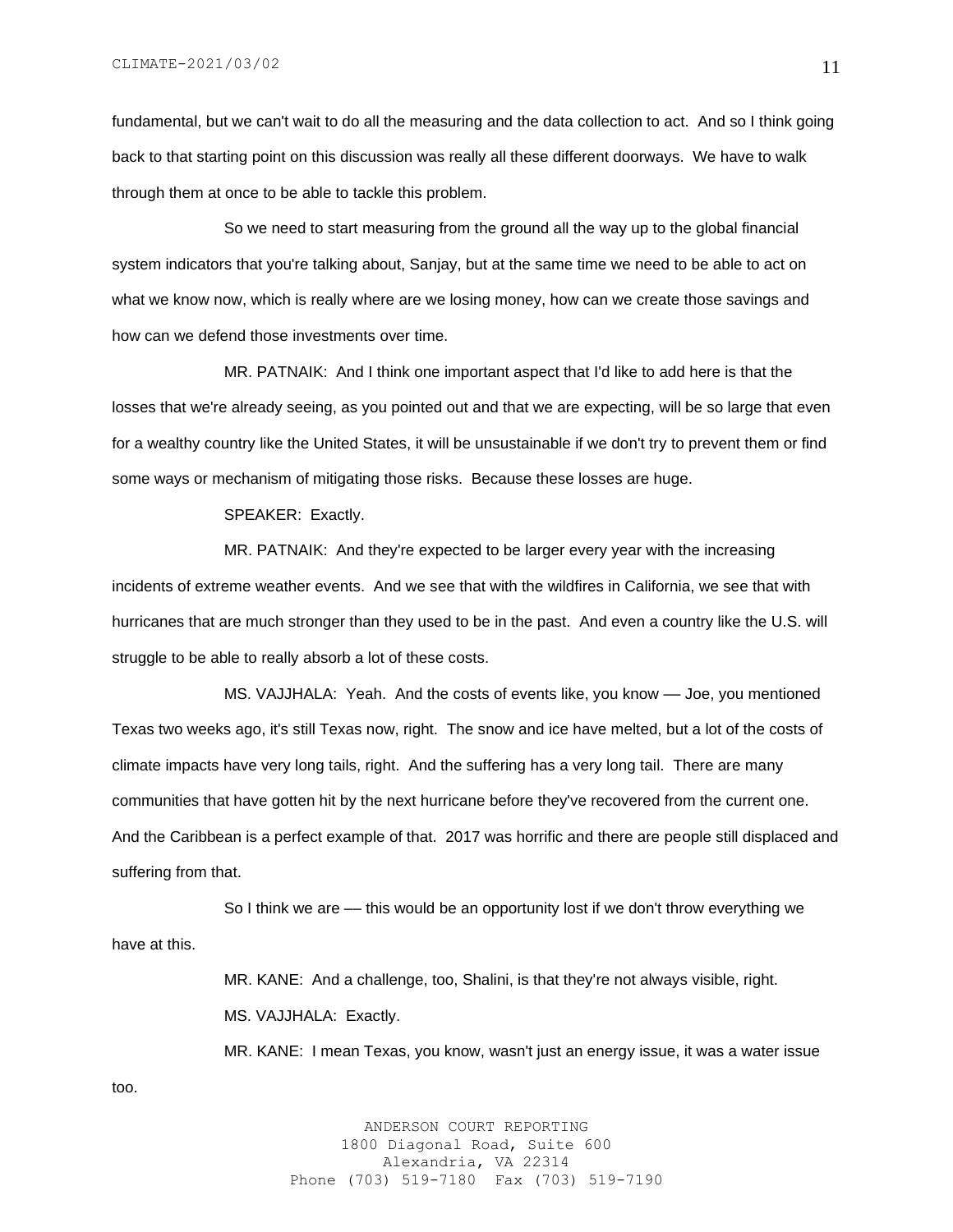MS. VAJJHALA: Right, mm-hmm.

MR. KANE: And what some people don't realize, right, even with the wildfires in California a couple of years ago, that cause water contamination.

MS. VAJJHALA: Exactly.

MR. KANE: So we talk about a lot of destruction that's very visible, there is a lot of invisible destruction and suffering, quite frankly, that a lot of people are dealing with. And so how we begin to find that, you know, and measure that, is important too.

MS. VAJJHALA: Yeah. And I think where we see it in the system -- sorry, Samantha, one more (laughing) –– I think, Joe, the wildfire example, the annual smoke inhalation, the health impacts of that aren't going to show up for a decade.

MR. KANE: Right, right.

MS. GROSS: Yeah. And when you look at some of the preventative measures that might have been done here, it's particularly obvious in the Texas case, so I'll pick on that. The cost of winterizing the Texas power grid suddenly doesn't look so high anymore. If you look at not just the lost economic output from that time when people didn't have power, but the incredible damage that happened to water systems, to people's homes from burst pipes. The economic losses there are huge. And I think that is a bit of a microcosm of the climate problem. You know, dealing with it might look expensive until you look at what might actually happen, the kinds of risks that we are –– the risks that we're making more likely.

And all of this, I mean from where I sit you listen to the conversation that we're having now amongst ourselves, and this sounds like an absolute political no brainer for action. And you certainly see the Biden administration really focused on this. He was elected with the strongest climate platform that we've ever seen and has really appointed a lot of people with tremendous experience across different parts of the government, throughout the executive branch.

However, we're still facing challenges in congress and we're still dealing with a reluctance to deal with the climate problem. And so I'd like to spend at least a couple of minutes talking about the politics, which maybe takes us to more negative territory, but I think is a place where what we say can really make a difference. How can we link climate to COVID relief in a way that doesn't turn off the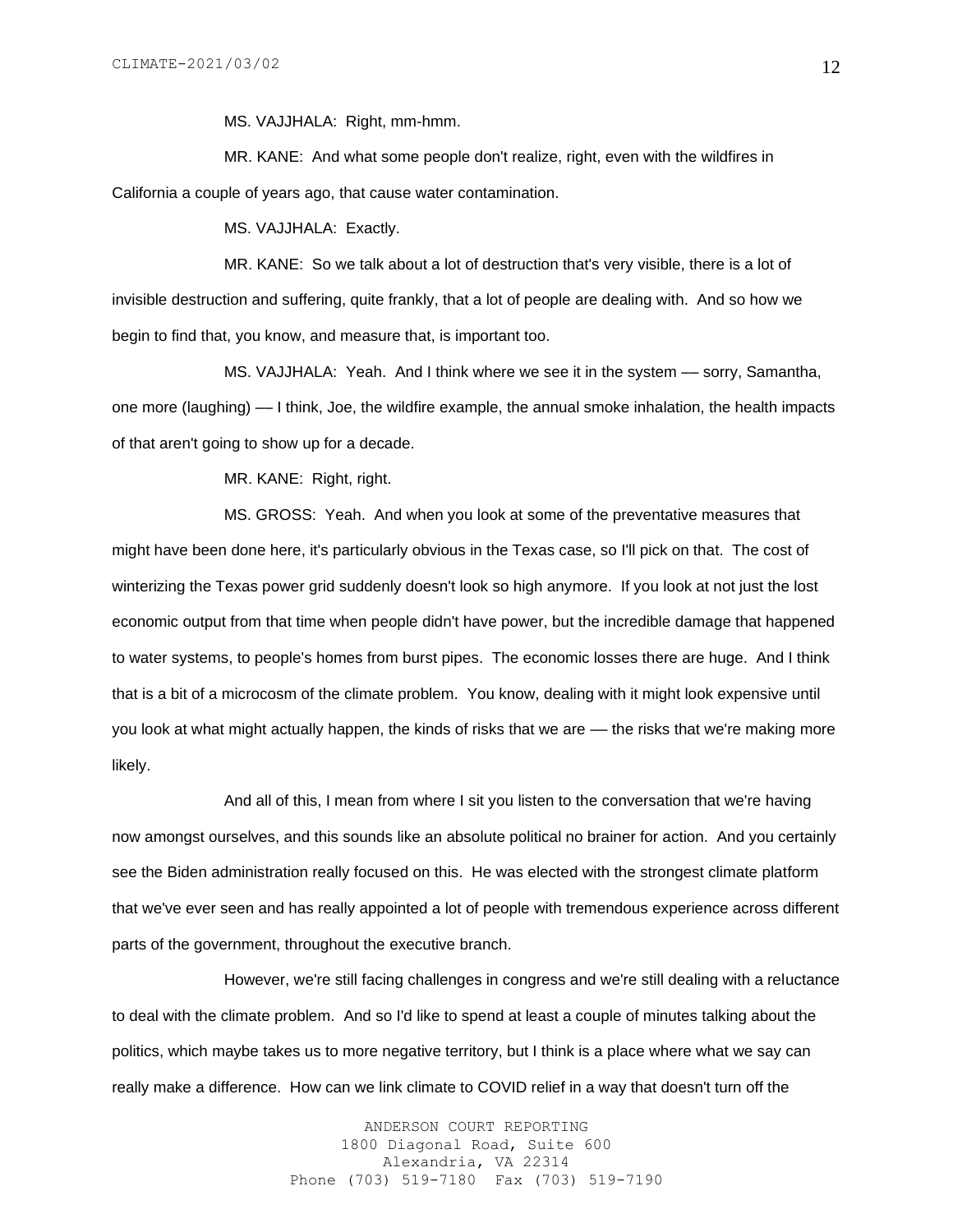doubters? What are programs that the Biden administration can put in place now that are palatable to the Republican Congress? How can we move forward in the political and economic situation that we're in?

Not an easy question, but would someone like to jump first?

MR. PATNAIK: I can try to jump in. I think one that was represented in our article is, as I said, we're trying to do a mix of a carrot and a stick approach. And one is a carrot approach where you say, okay, we're not forcing you to do anything if you get COVID money in one aspect, but we're saying if, for instance, you implement an internal carbon price, you get more favorable loan terms and you get more money. And I think this is something that anyone can get behind.

And it's actually quite interesting if you think about it, because if you look at the history, the origin and the idea of cap and trade was implemented by a Republican president in the 1990s for acid rain. And so the idea of carbon pricing, or pricing that externality, has had bipartisan support in the past.

And so I think if you try to break through that gridlock you can really focus on that incentive part, right. And you'll say, okay, if you take those steps or, for instance, if you report your emissions voluntarily, then you get better loan terms, you get more money. And of course it has to be paired to some degree with a stick, which might be politically more difficult to come through, but I think given the amounts of money we're giving to corporations, there has to be some kind of condition to attach to it. But I think you can work with both. And I think there are ways in a bipartisan way that you can get through that. Another one is if you look at the carbon pricing, right, which has been very contentious, if you try to devise a system where that carbon tax, for instance, if we go for a carbon tax, might be revenue neutral, right. And when you give back some of the money to disadvantaged communities I think there is some bipartisan support for that. I've seen ideas on both sides of the aisle.

And so I think –– what I'd like to say is to really cut through the partisanship issue, which shouldn't be in the case of climate change, is think about it as economic issue, right, again. Think about it as a risk issue. Because anyone understands risk, anyone understands if your home is at risk of being flooded and your insurance premiums are going to go up so high that you can't afford it. And that doesn't matter on which side of the aisle you are, when you think about it and frame it in that risk aspect, I think you can connect to a much broader community of people and make it clear to them how important that is. MR. KANE: I'll hop in next. I mean I think, Sanjay, you're totally right. The fact that there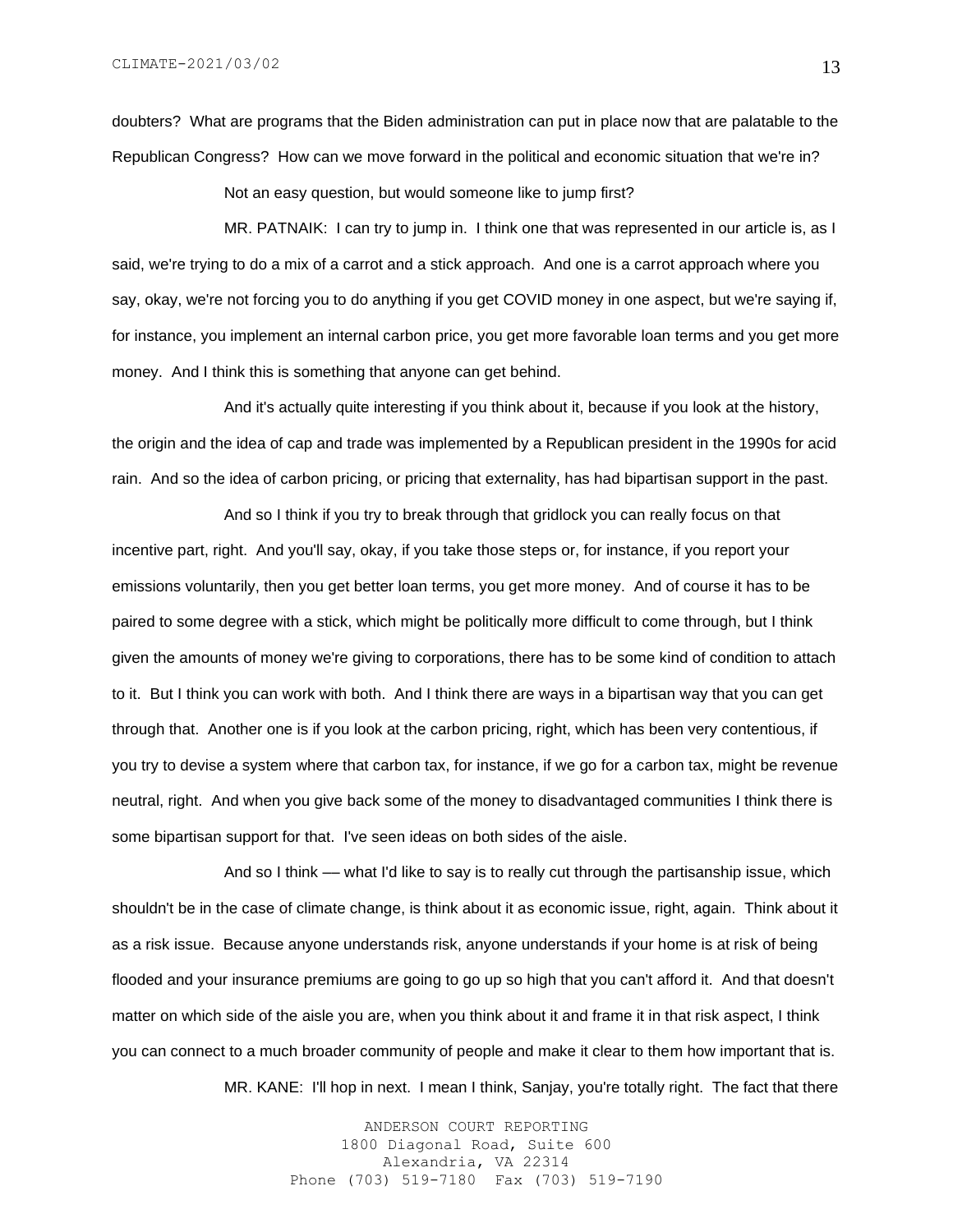–– the multiple risks, but also multiple benefits in how we think of the economic benefits here.

And, Samantha, you know, the one word of jobs, right, is usually when we talk about infrastructure, climate, the Biden administration has put that front and center. We are not only in a pandemic, we are in a deep recession. And people look towards infrastructure investment as a stimulating effect, right. That it's going to create a bunch of — not just jobs, but good paying jobs. And infrastructure certainly fits that bill and infrastructure policy is climate policy in many cases. Our transportation systems, or water systems, our energy systems, our broadband systems, and so on.

And so there is a definite jobs opportunity here, especially when we think of many of the skilled trades workers who for so long have really not gotten a lot of — we talk about investment, have not gotten a lot of investment nationally. You know, there's the opportunity to replace –– not just grow jobs, but replace jobs for many workers who are retiring in these sectors nationally.

But we have to keep an eye on the generational timeline to this, the generational investments that how can we use this current moment, this political moment, where I think, you know, Democrats and Republicans both agree there's consensus, right, on that, infrastructure makes sense, let's do this. Obviously it's hard to do. There's a reason it hasn't gotten done in terms of the money and everything else, but there's a real opportunity here, a generational opportunity in terms of helping people and our economy at the same time.

And so how jobs can figure into this is very important. It's not a separate conversation from how we talk about our climate investments, but how do we invest in the two together. That's the big question moving forward. It's something that my colleagues, Adie Tomer and Caroline George, and I looked at even just last week, fossil fuel dependent communities as being tremendous sites for renewable energy potential, right. So if you think about just transitions to cleaner energy, to renewable energy, jobs certain figure into that. And how we can look at the economic benefits is crucial.

MR. GROSS: Yeah, that's a really interesting paper. I would recommend that to people who are listening.

MS. VAJJHALA: Yes, Samantha, just to fully second that. I think Joe you're -- you brought up the term "transitions", which is something we haven't talked about. And it's something that we're historically bad at in politics, right. It's easy to focus on the money and the ribbon cuttings, but not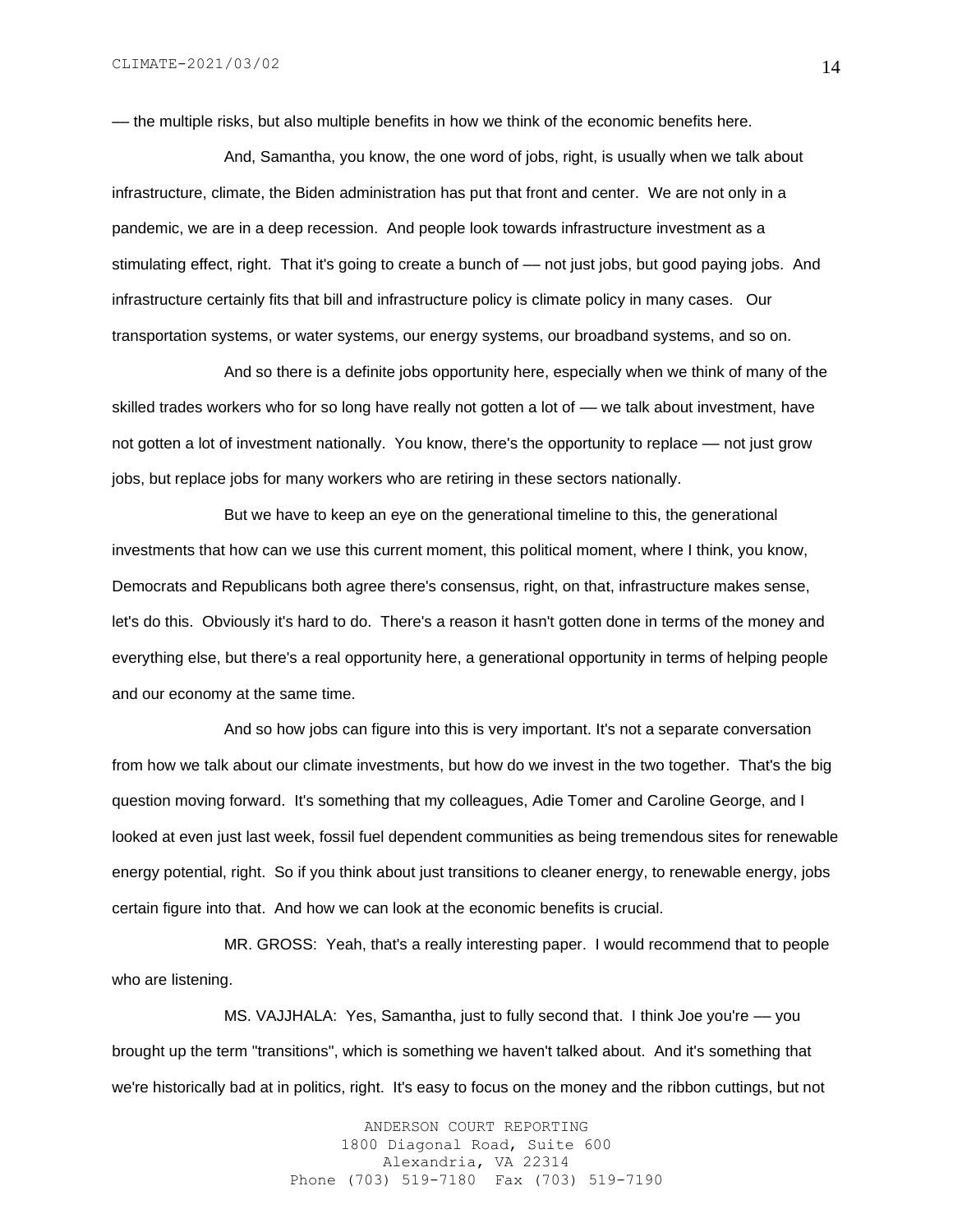necessarily what doesn't need to be there, or how you slowly move from one thing to the next to not leave communities behind.

I think there are a couple of things in the politics here that have been done badly in past decades, right. We spent a lot of time trying to educate people about the problem of climate change and very little about the daily day to day impacts on them and the benefits of the solutions. And I think that bent still exists in a lot of our political communication of let's talk about climate change.

I don't want to talk about climate change, I want to talk about the impacts of deferred maintenance on infrastructure in Mobile, Alabama. And let me tell you what that is, that's adaptation. Because the water mains breaking, that's going to happen more often. And it's going to happen more often the more you delay investment in infrastructure. So I think there's a lot of unsexy investments that don't need to be a conversation about climate change. We have an enormous backlog of infrastructure maintenance that is increasing our risk across the board. Dams, high ways, bridges. And we always get those dramatic new stories every year, and depending on the cycle, whatever season we're in.

And so I think there's something incredibly important to recognizing what doesn't need to be said in the politics and what the talking points need to be that are close enough to the ground. And I think it took a long time, but they got there in healthcare. You know, you are now on your parents insurance, would you like to discuss healthcare politics, you know, for a 26-year-old.

And so I don't think we've made that switch in climate change and we can, because the impacts of COVID are so clear and present and people's needs and daily ways of being have changed so much. And I think — again, I remain — hope springs eternal, right — so I remain an optimist about being able to get this right.

MR. PATNAIK: I'd like to second that. I think we really have like missed the opportunity to talk more about the benefits and potential opportunity in there, right. And something that is really important to keep in mind is that most of the countries around the world are already moving full steam ahead. That means they are creating new industries, they are creating new companies and new jobs. And if we don't move in the United States as well, we're going to be left behind. And I don't think anyone wants this, regardless of which side of the aisle you are on right.

And so, again, going back to Shalini's point, also talk about the immediate impact, right.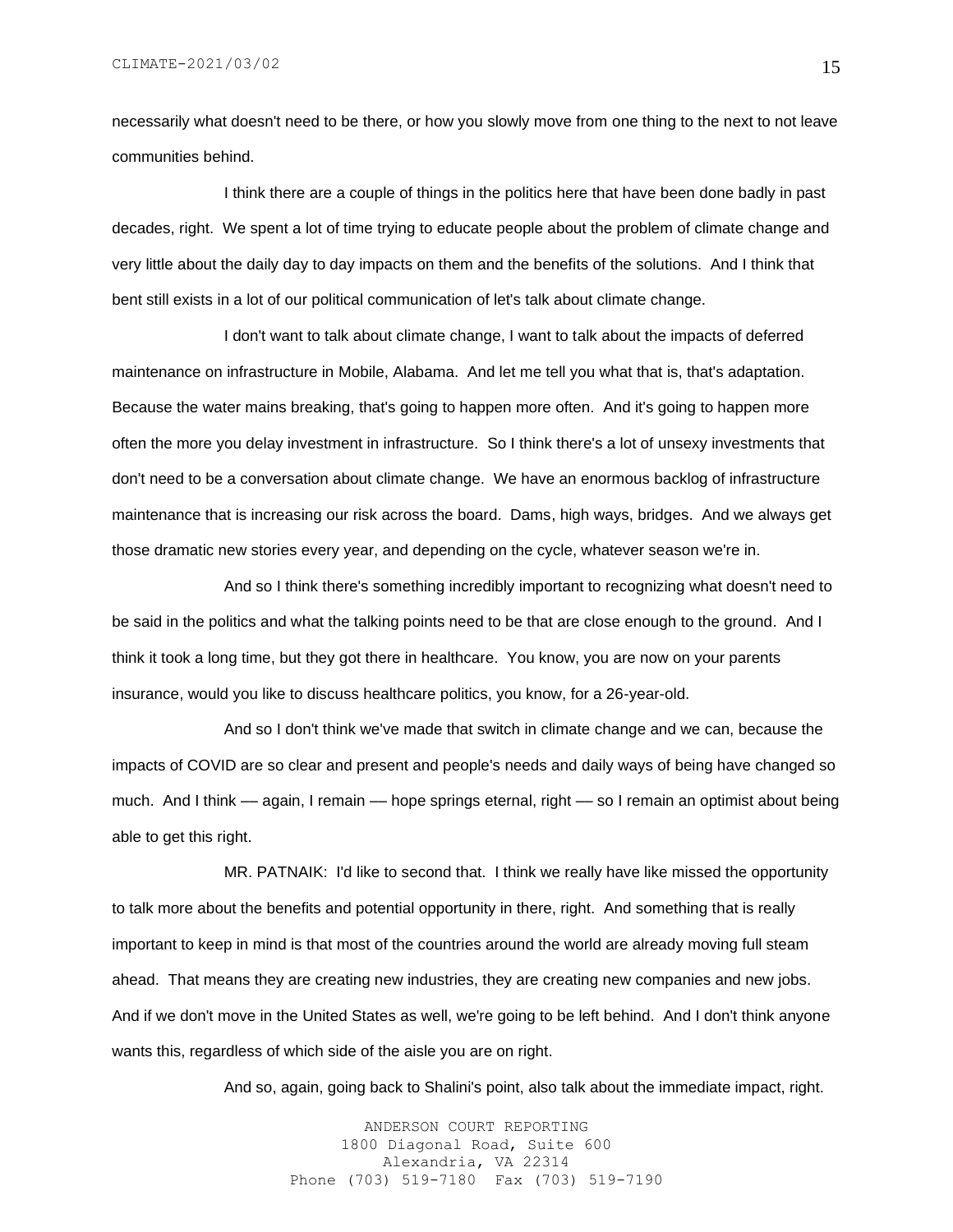And the immediate impact you see across the country, in blue areas, in read areas, if you look at farmers and the impact that they face, for instance. So I think that this is, again, we don't — if we just talk about some of the economic effects, that would take away a lot of the noise around it. And if we show people it doesn't have to be a choice between the environment and the economy, you can combine both. Because we have seen that in the past. We have seen countries successfully and companies successfully using environmental friendly initiatives and technologies to actually also be economically successful. And I think that's something we really have to emphasize to get more people on board.

MS. GROSS: Yeah, I am listening to all of this. And I think I really saw a change in the way that this was dealt with politically during the last presidential campaign. I saw a lot more of an emphasis on jobs, on climate being an issue that affects people now, and on the transition being to something that's fundamentally better, something that people actually want to be a part of rather than seeing — you know, putting on Jimmy Carter's sweater — and pardon me for showing my age — and, you know, and this being a burden that we all have to bear. That we're transitioning to something good that brings economic growth and job growth with it. And I'm excited about that.

It has been nice to see –– and I hope we continue following this pathway, and I hope this pathway leads us to some breakthroughs on the political front. And it's also definitely clear that we need more than infrastructure, we need infrastructure months. But that this really is –– this is really the direction we need to go and this is U.S. climate policy.

Just a couple of words from where I'm at. I'm actually sitting in Berlin right now. I'm here looking at the implementation of the EU Green Deal. And it's very interesting to see what's happening here in the European view of the United States. With the Biden administration people here are very excited to see that we have a new attitude towards climate. But I think the political realities that we face are hard for people to understand, and that has been a challenge. And I have been telling a lot of people here to just take a deep breath and slow their roll, but we're coming along. But we will get there. I think we'll use a lot of a carrot oriented approach than perhaps Europe does. But it's been very interesting times.

But the most important thing that I think the U.S. can do right now to reestablish leadership on climate, to reengage with the world on this issue after we pulled back for the last four years,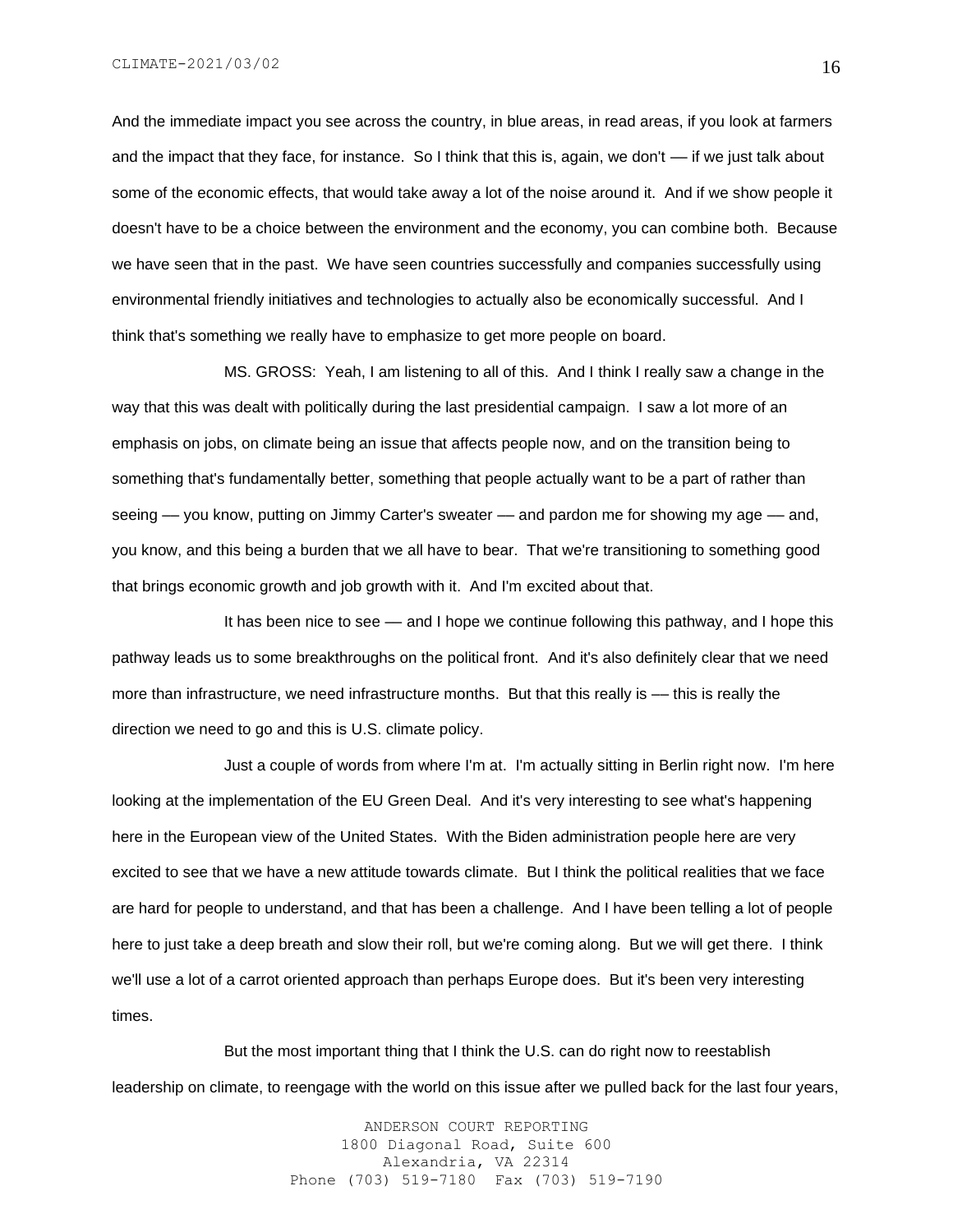it to really push hard on what we do at home. There is talk everywhere and constantly about net zero by mid-century, by 2050, which is just an incredibly lofty goal, to eliminate greenhouse gas emissions on a net basis by the middle of the century. But that's where the world is going and it's important that the U.S. follow. But in the meantime, the countries that are party to the Paris Agreement, pretty much all of the countries in the world, are putting out new nationally determined contribution, their own promises about emissions reductions at the end of the year in November at the conference of the parties meeting. So it's just a very interesting, very important year right now, that the U.S. rejoins ambitiously but credibly. And it's difficult to figure out where that ambitious and that credible overlap. So I'd be curious how my compatriots on this meeting, how do you feel about this idea of the U.S. being both ambitious and credible in what it's promising to the world? And how can we meet those things at once? What kind of government programs can we do to show our ambition to the world, but also actually get things done in the political environment that we're in?

MR. KANE: I'm happy to kick it off. I'm sure it will bleed a little bit into what Shalini and Sanjay will talk about as well. You know, look, Samantha, I think you're totally right in that there's questions over the U.S. global role, but I think there's also the question of the federal role within the U.S., right, in the sense that states and localities, at least on infrastructure investments, I mean they haven't stopped, right. They haven't had really the luxury to stop, quite frankly. I mean, you know, our essential services, as we've learned so much during this pandemic, we all depend on reliable energy, we depend on reliable and affordable water. These are central climate issues that just haven't stopped over the last four years. And so they know, in going back to our take on costs and benefits, they know how much it costs if they do not stay head proactively of some of these concerns.

And so I think there's an interesting moment now where there's the redefined potentially federal role in these –– not just these infrastructure conversations, but also our workforce conversations, our financial market conversations, as Sanjay has described. And I think that's the alluring promise here, right, is what is possible versus what hasn't happened. So looking forward versus just looking back. At least in terms of workforce and education issues, which I've been focusing quite a bit on, you know, our K-12 system, our career and technical educational system, right, climate isn't really a central factor in that, right. And so, you know, that maybe takes a little money, right, in terms of incorporating climate as a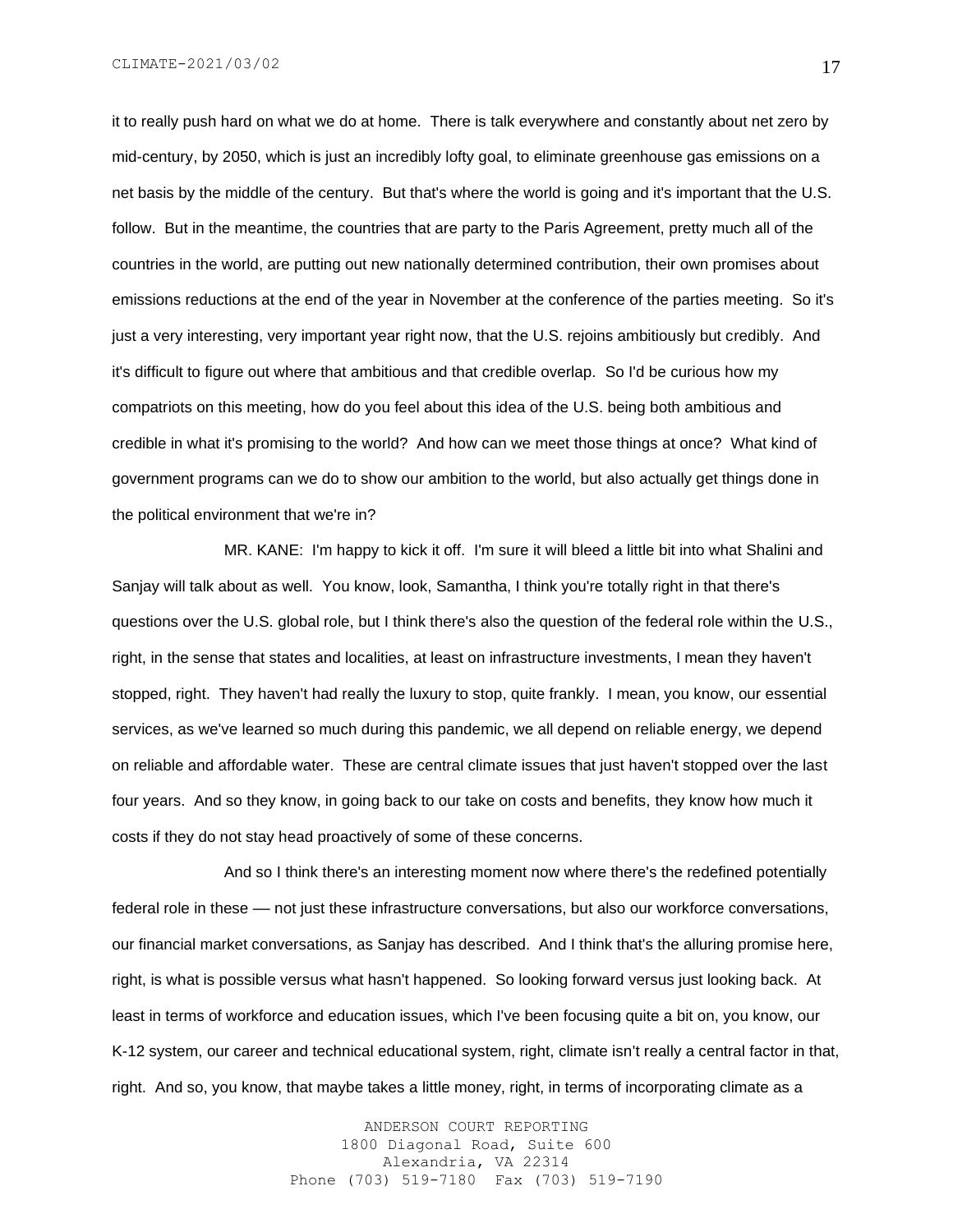curriculum or a point of focus in those studies and in those course offerings. But it's really –– right, it's more just integrating this into some of our existing systems. So kind of — not even just a culture change, right, but just a flip of a switch of like how can we work this into our existing systems to demonstrate shortterm attainable changes in addition to those longer-term structural changes that we also know are needed.

Same for our workforce systems, right. I mean Department of Labor, they've tried to measure green jobs in the past. I worked there before when they were doing this. It's a very hard task to do, but we have to have an understanding of what are the occupations and industries even in this space. Some people would say it's just energy, some people would just say it's water related industries. But it's obviously more than that. So we need to have clear idea of what are the career pathways in this space in addition to making the crucial investments in work based learning and training that need to happen as well. So it's thinking of those short-term sort of attainable wins in addition to the long-term structural changes that are going to be needed to. But I know, Shalini, you've touched on so much of this stuff even in the other work that we've done.

MS. VAJJHALA: Yeah, I think that — Samantha, you hit the nail on the head, right, which is international credibility depends on domestic progress on climate action. And that's true for mitigation, that's true for adaptation. That's a consistent baseline.

I think, Joe, you're right that if we don't think about the U.S. as a monolith, which it is not, you can actually express the ambition from the state and local levels and establish the credibility at the federal level. What I worry about as a fundamental for credibility is consistency. And that's the one thing our political system is weighted against. And so a lot of what's embedded in the blueprint that Joe and I co-authored is really how do you create the institutional and governance models to enable that consistency around something that is bipartisan, like cost savings and good government, and good use of taxpayer dollars so that you don't just knock the teeth out of every program every four to eight years? And then have to reexplain yourself on the international stage.

So I do think that there is a need to split the messaging here so that it's not all ambition and credibility from the same level of government, bit also there's need to establish that kind of consistent governance to maintain both.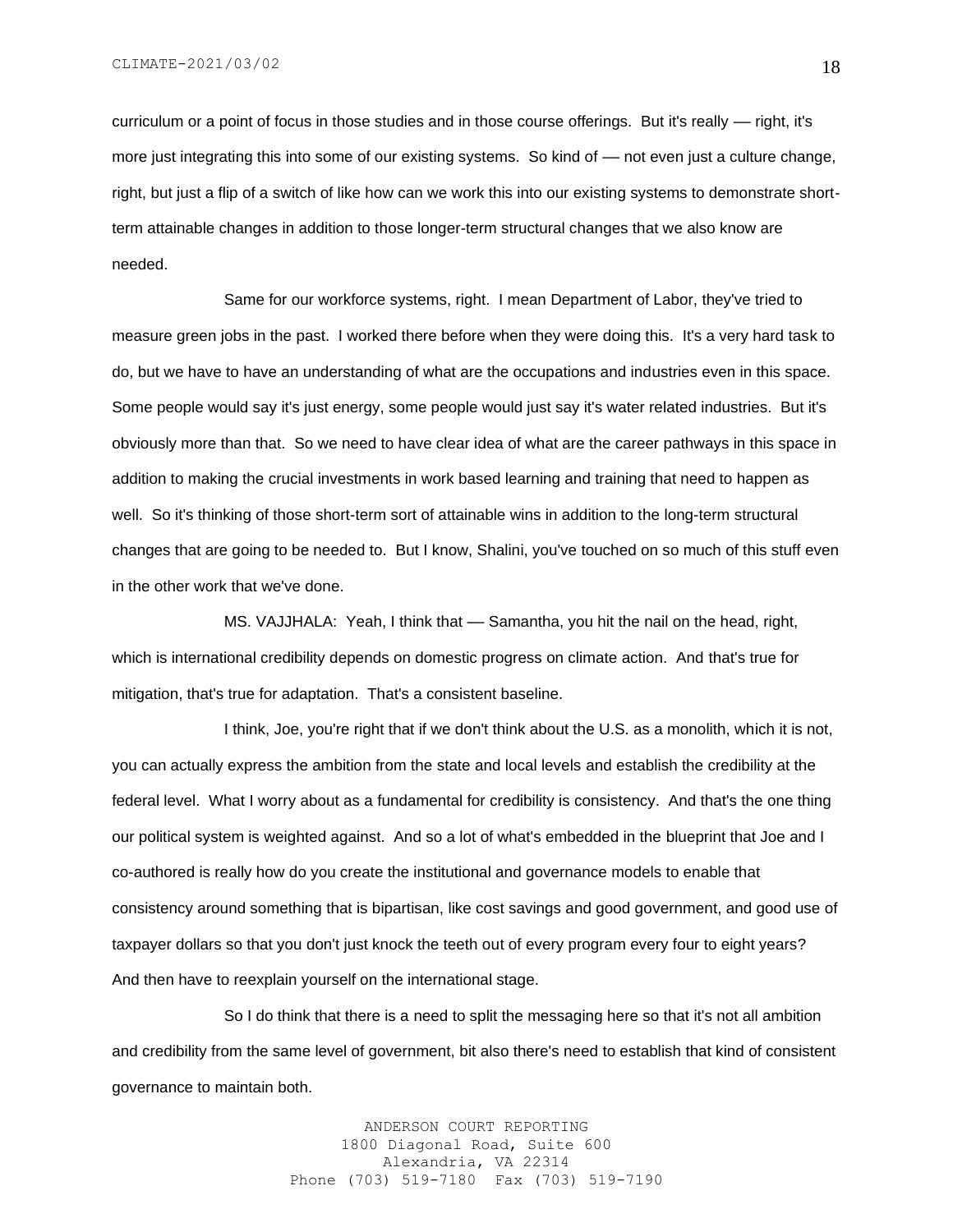MR. PATNAIK: Now, I want to echo something here. I think it's really important to be realistic and to set realist expectations and goals. And this transition is going to take a long time. It's not going to happen overnight. That means we will also have fossil fuels for quite some time. And one very hopeful side I think, and I think the U.S. can really be a leader in that are, are two things, which is innovation and technology, and the second one is the private sector and capital markets. And I think we see very interesting and very important developments in the area where the U.S. can take a leadership role.

First, we see more and more investors. And that is globally happening, but also starting in the U.S., really thinking about climate as a risk, and putting the money and the investments into companies that are less risky from a climate perspective. And I think this has really a large potential to move the market. And the second one is technology and innovation. The U.S. has been incredibly innovative, is a leader in new technologies, and I think we can really harness that also towards the climate area. And we see some of that, right. I mean with Tesla and with some of the other companies that are really innovative, coming up with low carbon technologies. The U.S. can contribute that to the global debate. And I think these are more trends that are driven by market forces that are not so dependent on the political climate. And I think this is where we might get some of the consistency and stability going forward.

### MS. VAJJHALA: Could I add one thing to that, Samantha?

I think, Sanjay, one of the things that I would love to see more on in the finance sector is really splitting out corporate finance from project finance. When we talk about infrastructure, investing in a company does not build a bridge, investing in the design and predevelopment does.

MR. PATNAIK: Mm-hmm.

MS. VAJJHALA: So when I think about wanting a road that can also act as a coastal storm barrier or buffer from hurricane surge, it can take years to design that well. And if you don't invest in the design, it's going to be tempting and almost inevitable to build back what you had, especially if the money is moving faster than the projects can be implemented. And so I think there tends to be a lot of villainizing of things like permitting, but that's not actually the barrier. It's the investment in the up-front so we focus on what we need, not just what we know how to do.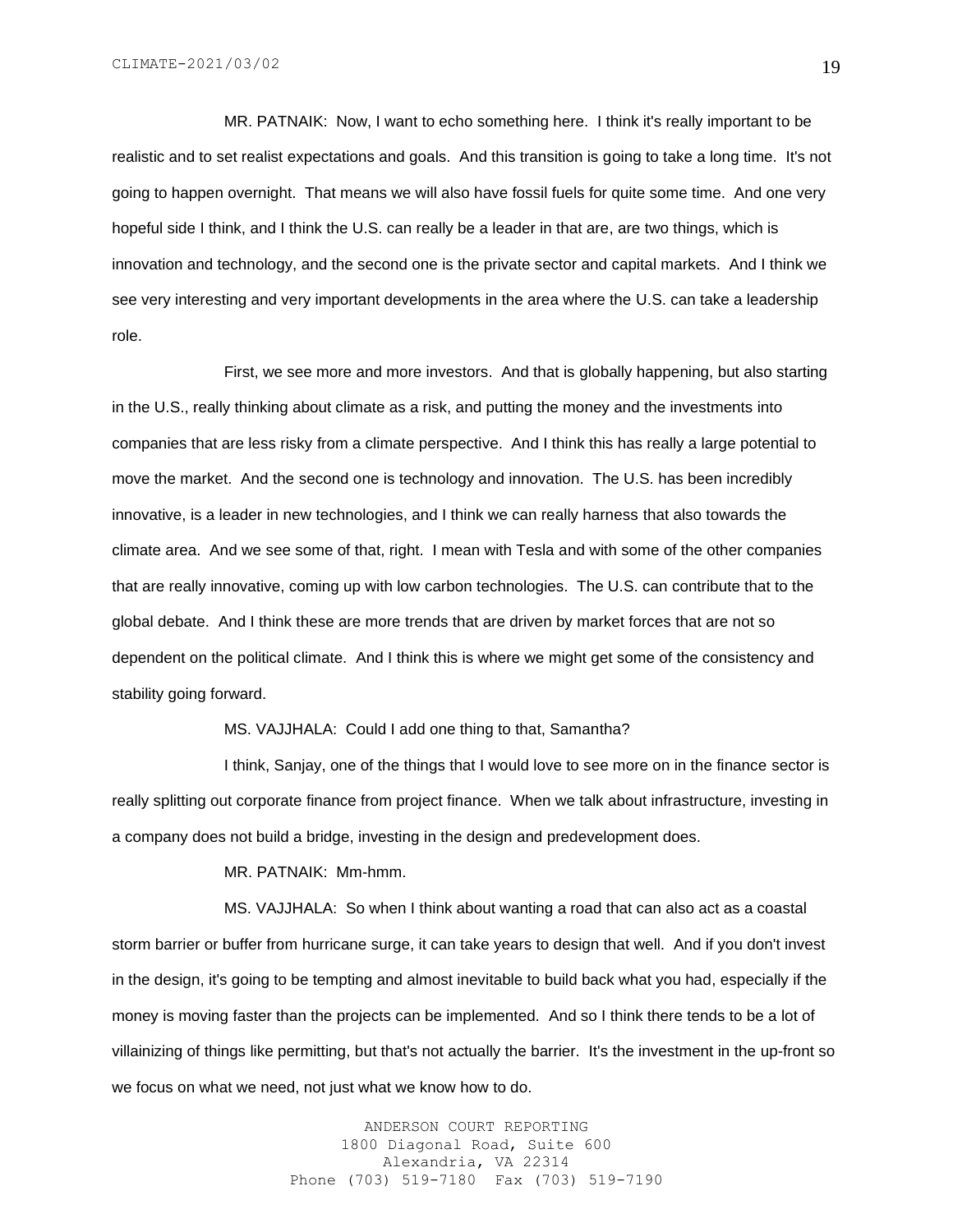MR. PATNAIK: Mm-hmm.

MS. GROSS: Those are really important points.

And this idea of policy durability is such an important one. And also the idea of what's been happening at the subnational level in the United States. I know when I talked to other people abroad during the past four years, I've really stressed that there's not a perfectly United States shaped hole in international plan of action, that there has been a lot of efforts taking place at the state and local level, and also among business and corporate actors who see which way the wind is blowing, they work internationally, they're concerned about their reputation, they're concerned — as our banking systems changed, they're concerned about their financing. And so we have seen the United States take actions within its borders that have not been driven by the federal government.

But we had a question of how do we make sure that those are durable actions, how do they add up to something significant at the overall level of our country? And how do we make sure that they stick around? How do we turn this into something that we can then go to the world with and say look what we're doing? And that I think is one of the biggest challenges for us, because sitting here in the EU I see a lot of pressure at the European Union level and it being pushed down. And it works, but it's a very different structure than I see in the United States where we see a lot more bottom up, a lot more business oriented efforts and, you know, a lot more let 1,000 flowers bloom and see what works than the top down system we're seeing here in Europe. And so this is more of a statement than a question, but it's going to be very interesting to see how the U.S. reengages with this system that looks quite different than what I am seeing in other countries abroad.

MS. VAJJHALA: I think, Samantha, there's a set of really important things in there, right, because the way we think about ambition in the U.S. is very different philosophically than the way the EU thinks about setting a vision, setting a target, setting an ambition.

And from my former life at EPA, I had this back and forth all the time where they were like, why doesn't EPA just set an aspirational target. And I was like that's not how regulation works in the United States. And so I think the U.S. is often the subject of such scrutiny that you could end up with really smart folks from almost any country who know more about our individual senators and representatives than we would know about anything in their national government. And so I think there's a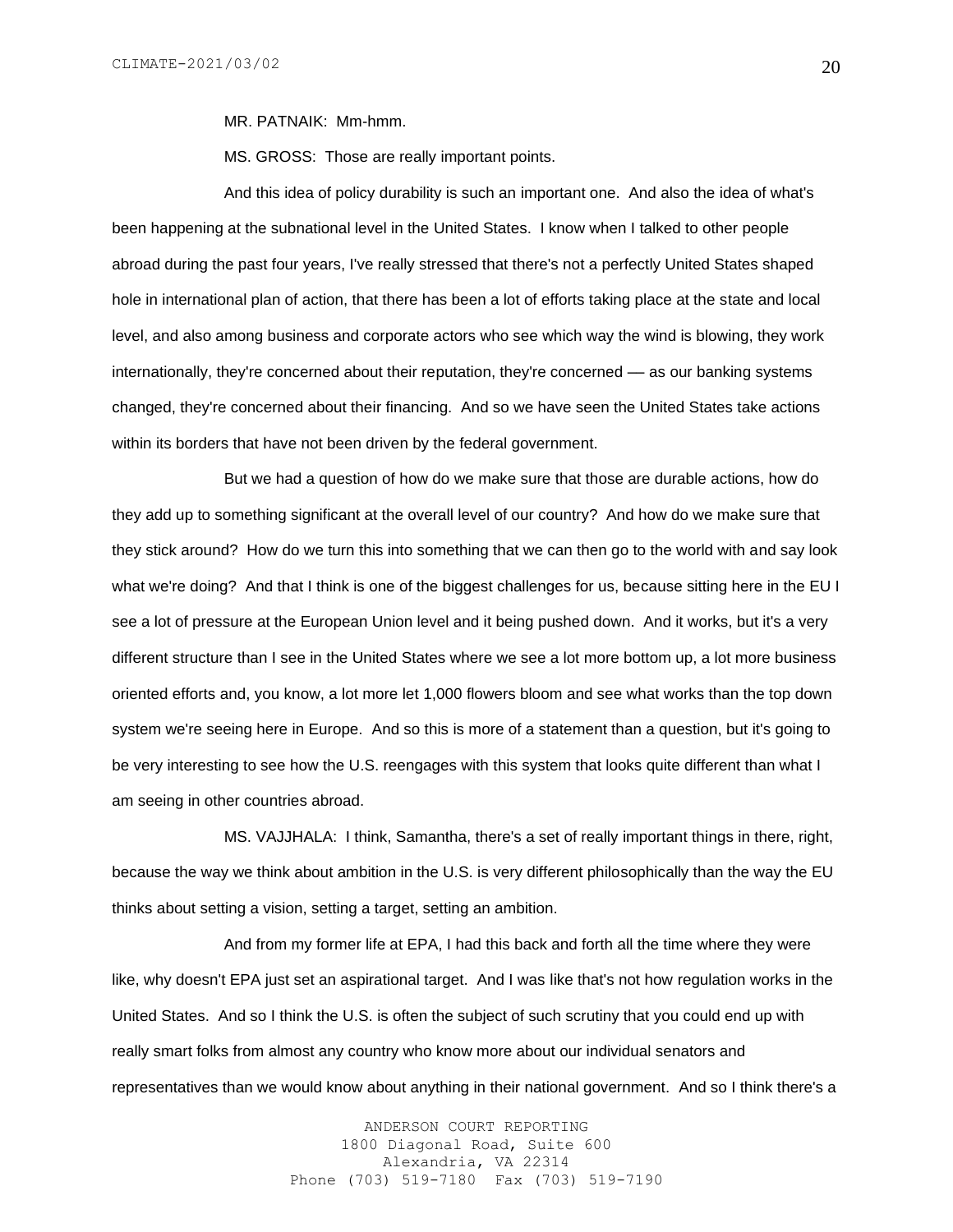great deal of sophistication around this, but it is a disconnect philosophically that we have to decide if it needs to be solved or if the credibility is going to come in the proof of having done things.

MR. KANE: Yeah, I'll just quickly add too — Sanjay, I love your point on market forces and — not that that's uniquely American, but it's certain distinct in that Americans respond to what's in their wallet, right, and where are the cost savings and I'm going to do what's convenient for me and hopefully for my community. And not to say that regulations and that top down perspective, Samantha that you're describing in Europe, wouldn't work, but we know that demonstrated cost savings, demonstrated benefits, economically and financially, that power American — well, American behavior and attitudes, but also ingenuity, right, and creation and potential here. And so that's I think where there's some hope with this, but, you know, it's not a bad thing that America can be different, right, in addressing some of these issues, as long as we're getting kind of to the same destination, right, of we're ultimately helping create a more resilient, cleaner built environment, right. That's what really matters.

MR. PATNAIK: And I think one way that that could lead to some of that resilience on long-term view is if we take some market trends that are really good in terms of climate and we reinforce them through regulation in a way that they might become irreversible, right.

To give an example, why is it that coal production companies are not doing very well? Why? Because natural gas is cheaper. Again, going back to Joe's point, right, it is cheaper for our power plants to actually get natural gas and switch over. And so it's the economic, the market forces. But we can implement regulations that might help along that trend, right. And so I think this is just one example, but there are many others. And if we look at alternative fuels and renewable energy, right, it's quite interesting when you look at where a lot of solar and wind is being deployed is in Republican states. And so, again, combining that opportunity with maybe some smart regulation that can reinforce market forces can really build to like a long-term situation that can't be reversed easily.

MS. VAJJHALA: I think, Sanjay, everything that you just said is so important and also so connected to Joe's workforce points on just transitions. I grew up in Western Pennsylvania, right. Market forces drove out coal and steel, but it left a lot of people behind. And that goes back to our choices on mitigation, adaptation, or suffering. If we don't pay attention to the suffering and put in the floor of these policies, then I think we risk undermining our own efforts on mitigation and adaptation. The point is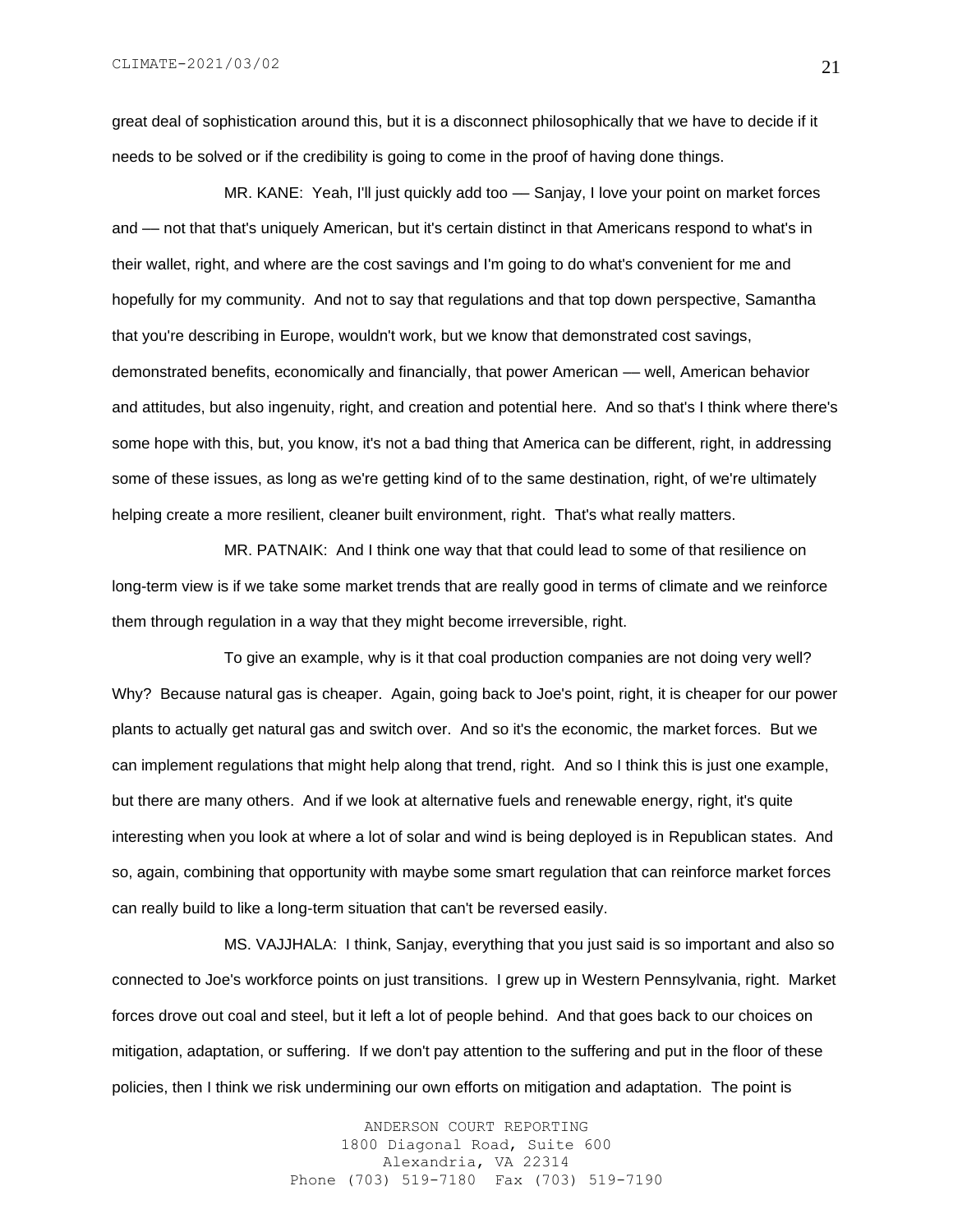people's well-being at the global level and at the individual level. And so I think there's a through line from everything that Joe said to everything that you said, from the beginning and the end of this conversation.

MS. GROSS: Shalini, you bring up a point that I think of a lot. And we can't think of climate changes even being an environmental issue. It's not about hugging trees, it's about making the world better and, frankly, habitable for people. And so we need to focus on policies and situations that bring everyone along, that include environmental justice and that make the world better for us. It's not about environmentalism in some abstract way, it's about making the world better for people.

This is just a really interesting conversation. We're coming up on the end of our time sadly. I think we could sit around and talk about this all day constructively. But I'm wondering if you all have any closing comments that you'd like to leave our audience with. And I think I'll particularly frame it as notes for policy makers. If you were talking to a committee in congress, a group of people, what do you want them to take away from what they heard today? What do you want to see the U.S. do in this really critical year, both as we rejoin the world in climate action, as we really think harder about what we want to do at home?

So what's your advice for policy makers?

Joe, I think I'll start with you.

MR. KANE: Yeah, I think you've hit the nail on the head, Samantha. I mean get started now, or sooner than later. Not that we haven't. There's obviously many conversations happening. I mean you can read the news every day, it seems like climate is hitting more of the headlines. I don't keep track of this, but it seems like it's hitting the headlines almost every day. So clearly there is interest, there's enthusiasm. Whether that leads to substantive action, you know, is another question, especially federally speaking. But that doesn't mean we can't — as Shalini was describing quite well, there are solutions already unfolding across the country, there are new technologies, there are new approaches that are helping people afford and enter, right, this transition to a cleaner economy right now. How do we scale those efforts? How do we build the capacity for places at the moment that are really struggling? I mean we are in a deep recession. There are tremendous fiscal restraints. This doesn't come without cost, but we can't lead with the costs, right. We have to look at the benefits and we have to look at how we can scale what we're already doing well and maybe try new things, right, to realize those benefits over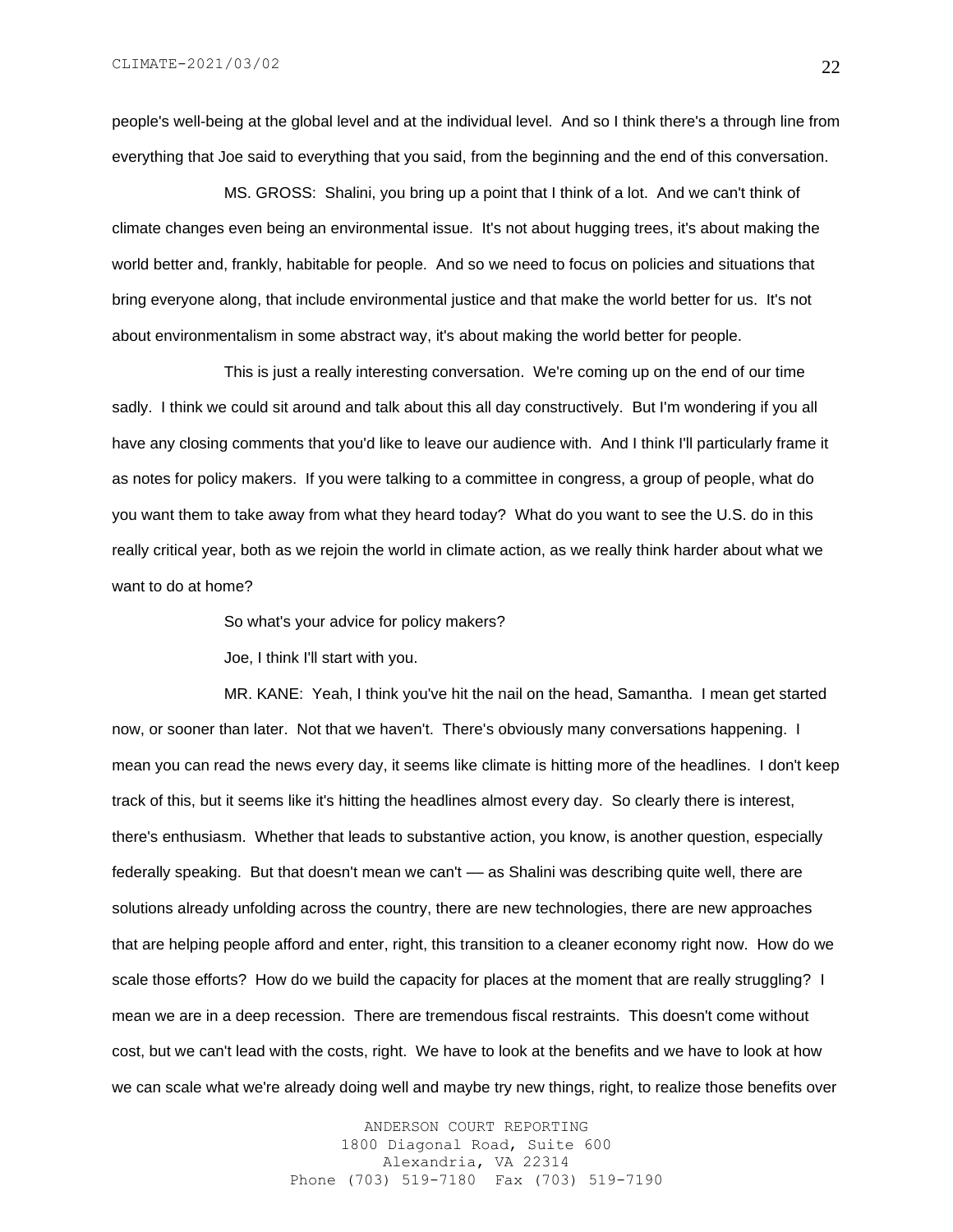time. That is going to be key, is that scaling and replication across the country, not just one single solution from the federal level top down, but the scaling across the country that's going to lead to solutions.

MS. GROSS: Thanks.

Shalini, over to you.

MS. VAJJHALA: I think I would want policy makers, and especially folks on the legislative side, to not lose focus on the small stuff in favor of the big win. The big wins are going to be hard. They're important, but also look at place based opportunities, sector specific opportunities, and collect up these things that are the opportunities for the avoided losses and improved program solvency.

And so I would strongly advocate for every effort on a really large piece of legislation, do something small too, get something out of the gates faster.

MS. GROSS: Sanjay?

MR. PATNAIK: So I think the two main things I'd like them to take away is, one, again going back to an earlier point, it will be much cheaper to try to prevent some of those occurrences than to try to mop up after them. And I think we have seen it with COVID, right. What happens if we have a crisis or an event that we haven't prepared for well? The costs afterwards are astronomical. And it's the same with climate change. It might cost us a little bit to prepare now, but it will cost us much more if we don't mitigate and adapt to some of those really extreme events that will come down the line.

And then, second, look outside the United States, because the fact is that the world is moving along and very quickly, both on the government policy level –– if you look at the EU, if you look at congress in Asia, other areas of the world –– and in the market side, right. And we want to be part of that, we want to be part of that conversation and we want to get a share of those new industries, new companies, and new jobs. And I think that's something we owe to our population and to our workers.

MS. GROSS: Thanks to all of you.

I will add on at the end the thing that I wanted to add to this conversation here at the end is the idea of time. I don't think we have time to wait for perfect solutions. We're already seeing the impact of climate change now in weather patterns and other things, fires, and such. So we can't wait for the perfect solution. We need to implement the solutions that we have now while researching and doing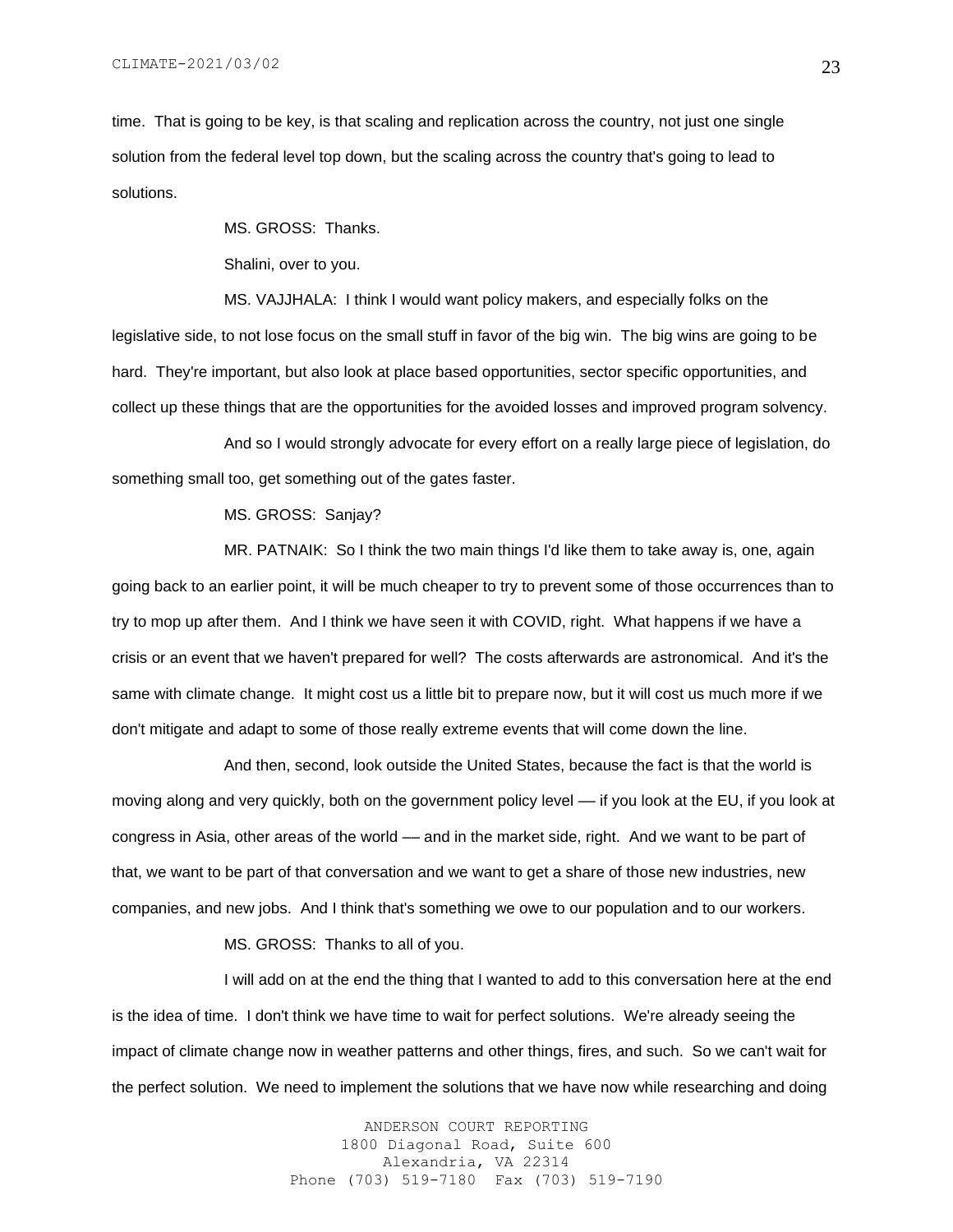more work on solutions that we'll need in the future. We need to be able to walk and chew gum at the same time rather than waiting for the silver bullet that we will come up with eventually. We don't have time for that, we need to move now. This is a cumulative system. It's like pouring water in a glass. And so we need to poor slowly, lest the glass overfill on us.

I also agree with Sanjay completely in that we need to follow the world. The world is moving in this direction and we want to go with it. We want to be a leader, not a lagger in technology, in the energy transition. I think a lot about energy systems and we are currently a leader in the world's energy field today and we can stay that way as the world transitions. I think that's definitely a position that we would rather be in than the alternative. So I just want to say thank you to all of our speakers. This has just been a great conversation. I really enjoyed being with you all, at least virtually, today. I also want to say thank you so much to our audience. Thanks for joining us today. We look forward to a day that we can perhaps do this in person. But in the meantime you can go to the website and you can pull up all of the papers in this series, which are completely worth your time –– not that I'm biased. But, again, thanks to everybody, to our speakers, to our guests, and we're glad you could join us today.

> MR. PATNAIK: Thank you so much. MR. KANE: Thanks, Sam. MS. VAJJHALA: Thank you. MS. GROSS: Of course.

> > \* \* \* \* \*

## CERTIFICATE OF NOTARY PUBLIC

I, Carleton J. Anderson, III do hereby certify that the forgoing electronic file when originally transmitted was reduced to text at my direction; that said transcript is a true record of the proceedings therein referenced; that I am neither counsel for, related to, nor employed by any of the parties to the action in which these proceedings were taken; and, furthermore, that I am neither a relative or employee of any attorney or counsel employed by the parties hereto, nor financially or otherwise interested in the outcome of this action.